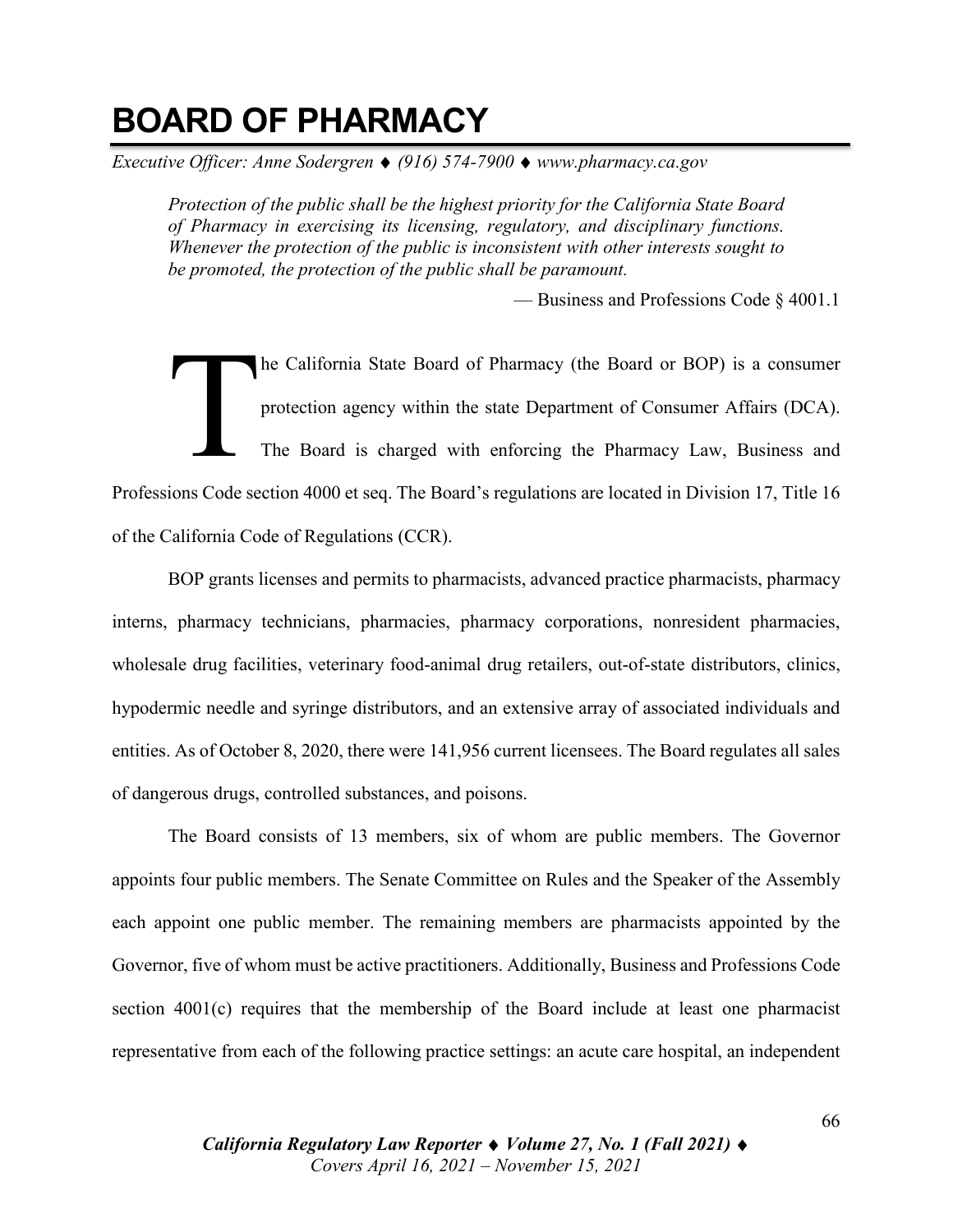community pharmacy, a chain community pharmacy, and a long-term health care orskilled nursing facility. Furthermore, the Board must include a pharmacist who is a member of a labor union that represents pharmacists. All Board members are appointed to four-year terms.

In June 2021, the Speaker of the Assembly, Anthony Rendon, [appointed](https://perma.cc/B29W-EA64) Jose De La Paz of Los Angeles as a public member to the Board. De La Paz is the head of technology and operations at VisibilityOne.

On July 26, 2021, Governor Newsom [appointed](https://perma.cc/B29W-EA64) Nicole Thibeau of Los Angeles as a licensee member of the Board. Ms. Thibeau is the director of pharmacy services at the Los Angeles LGBT Center.

At its April 29, 2021 [meeting,](https://perma.cc/4XJR-6RM5) the Board elected Dr. Seung Oh of San Diego as president of BOP. Dr. Oh has worked as a pharmacist, pharmacist-in-charge, and director of operations at retail pharmacies since 2014. The Board also elected Dr. Maria Serpa of Elk Grove as Vice President of the Board and Jignesh "Jig" Patel of Roseville as Treasurer. Dr. Serpa served as a system support pharmacist at Sutter Medical Group. Mr. Patel has worked as a division pharmacy manager for Safeway since 2006.

At this writing, the Board has one licensee vacancy who must work in long-term health care or a skilled nursing facility. This vacancy is to be appointed by the Governor. The Board also has two other public member vacancies to be appointed by the Governor.

# HIGHLIGHTS

#### Board Survives Sunset Review

On October 7, 2021, Governor Newsom signed the California Board of Pharmacy's sunset extension bill, [AB 1533 \(Low\) \(Chapter 629, Statutes of 2021\),](https://leginfo.legislature.ca.gov/faces/billNavClient.xhtml?bill_id=202120220AB1533) which extends the Board's sunset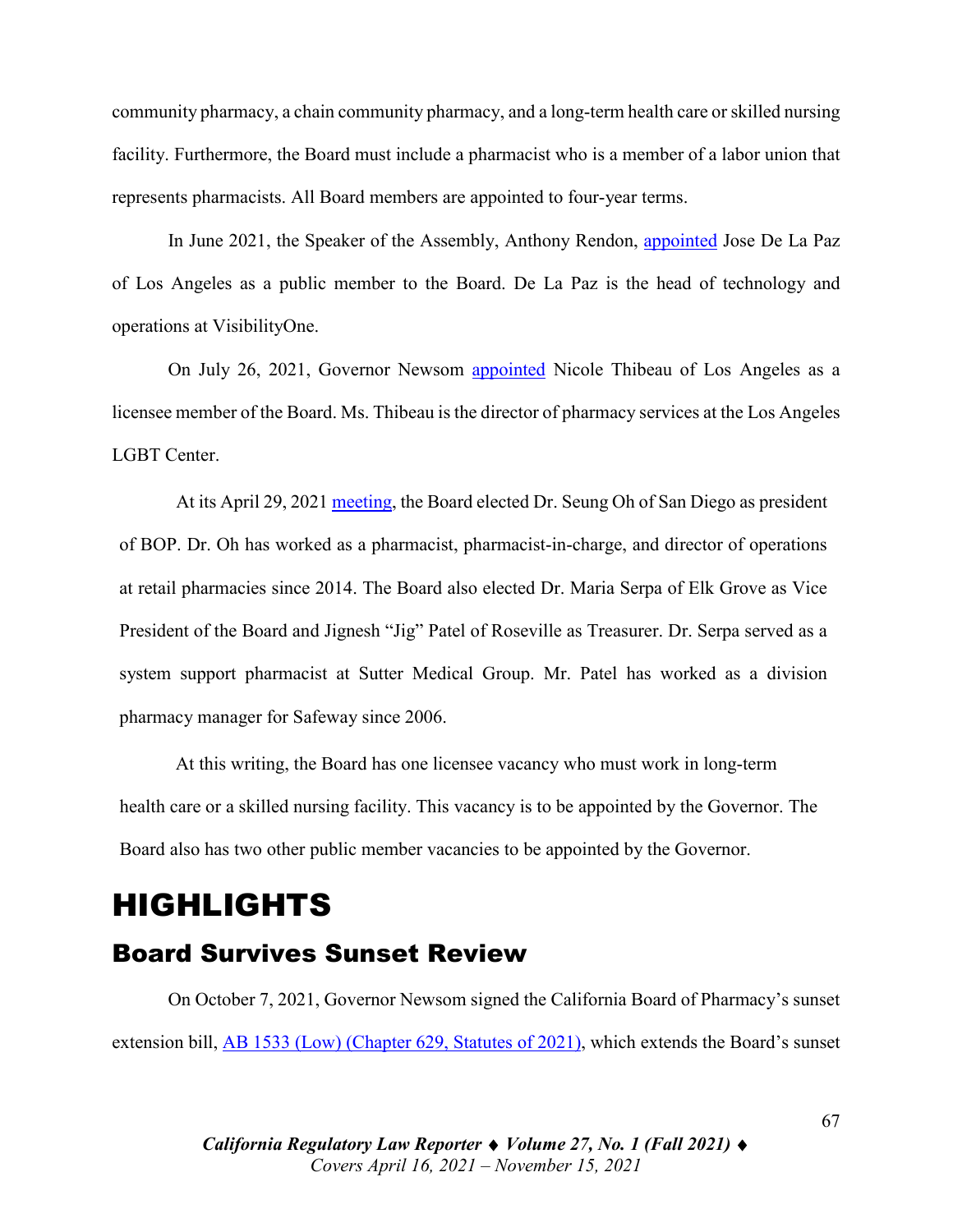date to January 1, 2026 (see LEGISLATION). As amended September 3, 2021, AB 1533 implements the following:

*Licensing requirements.* The bill amends section 4110 of the Business and Professions Code prohibiting anyone from conducting a pharmacy in California without a license from the board that is renewed annually. Additionally, pharmacies that compound sterile drug products must possess a compounding pharmacy license to be renewed annually. AB 1533 requires that pharmacy licenses' renewal include necessary matters identified by the Board, as provided. It also requires renewal applications for compounding pharmacies to meet certain conditions, including a report of information as specified and certification that the reporting requirements are satisfied in connection with and as a condition of renewal of the pharmacy's license. This increases licensing standards, creating stricter operating requirements for California pharmacies.

*Compounded drug preparations.* AB 1533 adds section 4126.10 to the Business and Professions Code, outlining the licensing requirements for pharmacies that perform compounded human drug preparations interstate. The requirements include reporting required data to the Information Sharing Network established by the National Association of Boards of Pharmacy in conjunction with the FDA to implement the Memorandum of Understanding Addressing Certain Distributions of Compounded Human Drug Products. Requirements also include that the pharmacist-in-charge of the pharmacy certify that the reporting requirements above have been satisfied. The pharmacy reports adverse compounded drug experiences within 12 hours of notice, and information submitted to the FDA under these requirements will not be shared with the public. This is significant because it increases safety and transparency standards for compounding pharmacies.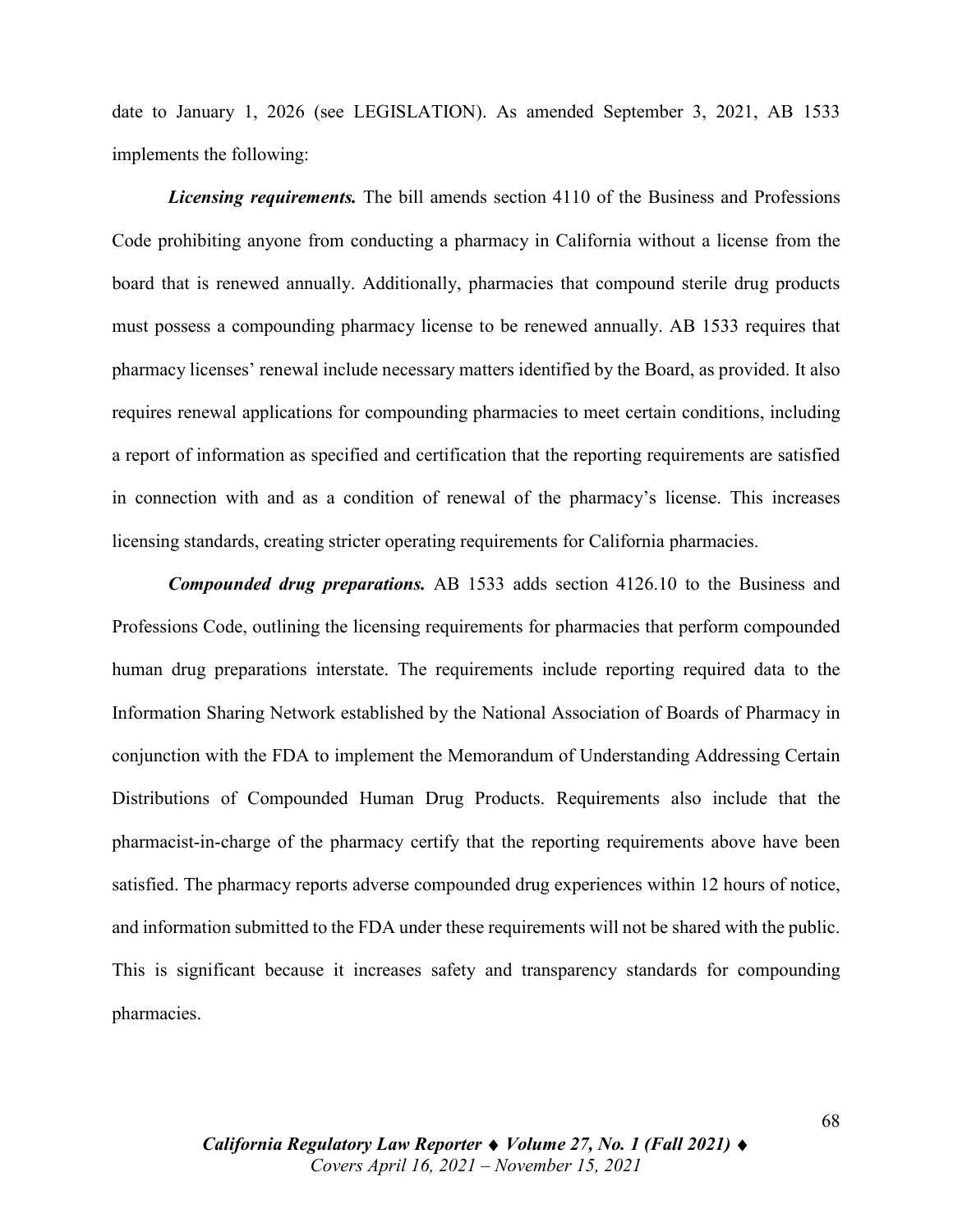#### Board's Proposed Amendment on Reporting Pharmacy Drug Loss Undergoing Review by OAL

On June 4, 2021, the Board published [notice](https://perma.cc/36LN-H3YW) of its intent to amend section 1715.6, Title 16 of the CCR, to reduce mandatory reporting of loss of controlled substances, which is set forth in the proposed [language.](https://perma.cc/6LU9-57WB) According to the initial [statement](https://perma.cc/EX4K-JKWM) of reasons, the Drug Enforcement Administration (DEA) [requires](https://perma.cc/859P-YCUC) the reporting of any "significant" loss of a controlled substance, in contrast to existing state law which requires the reporting of all drug losses. The proposed regulation establishes a minimum reporting threshold that corresponds to what it deems to be a significant loss, depending on the type and amount of controlled substance lost. By establishing a minimum reporting threshold, the Board aims to bring its reporting requirement into closer alignment with the DEA's requirements.

As stated in the initial statement of reasons, the regulation seeks to reduce the administrative burden for both licensees and the Board, who under existing state law must prepare, review, and document reports for all controlled substance losses, including single-dose losses. The proposed amendment would require that the owner of the licensed facility submit to the Board a report for loss of controlled substances when 99 dosage units of tablets, capsules, or other oral medication are lost; or when ten dosage units of single-dose injectable medications, lozenges, film, such as oral, buccal, and sublingual, suppositories, or patches are lost; or when two or more multidose vials, infusion bags, or other containers of injectable multi-dose medications, medications administered by continuous infusion, or any other multi-dose unit are lost. The proposed regulation also permits the reporting of any additional drug losses the pharmacist-in-charge deems "significant" in their professional discretion.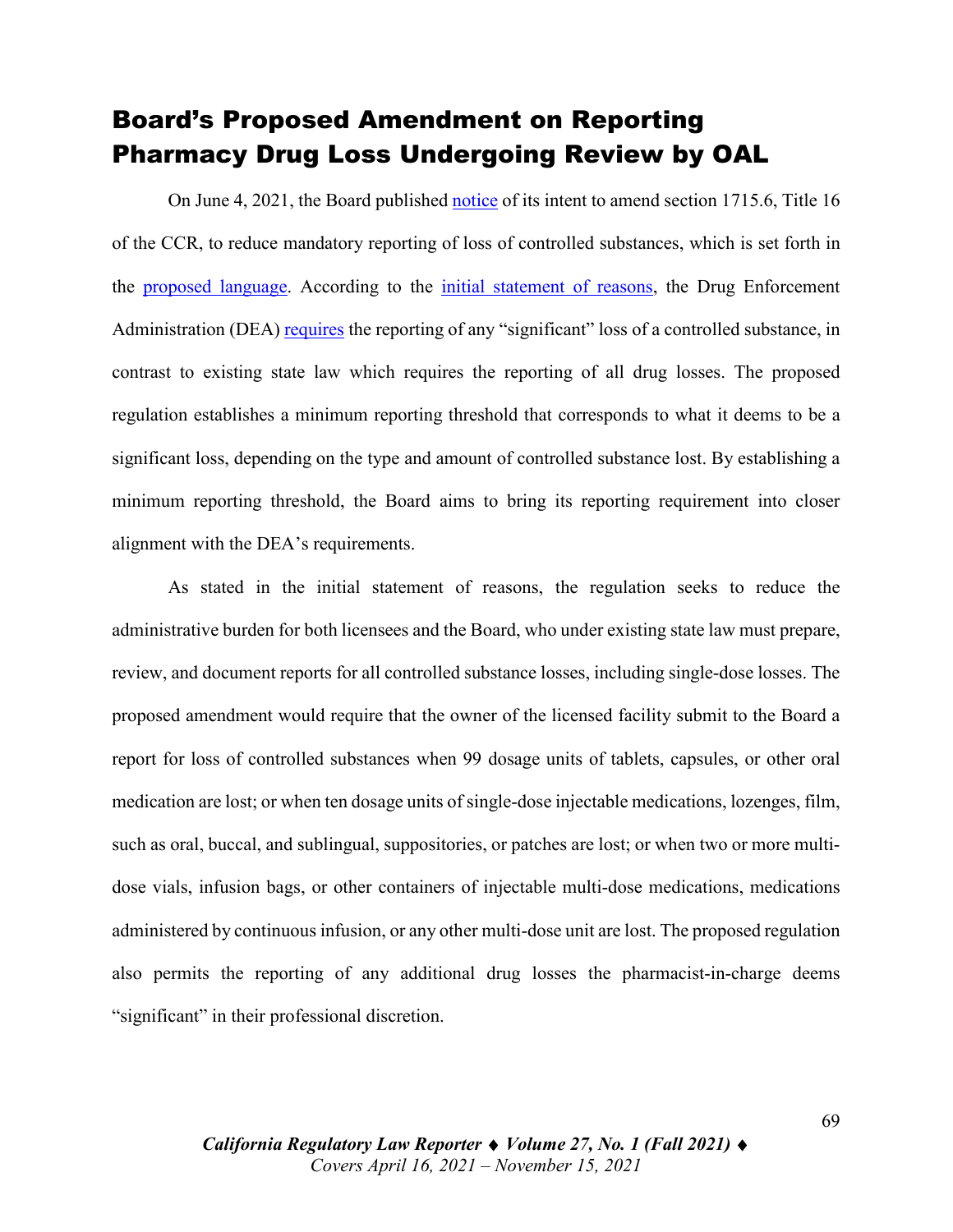The Board approximates in its fiscal impact estimate that this regulation would reduce the number of licensed facilities reporting a drug loss from approximately 10,000 reports per year to 6,667 per year. The Board states that an Associate Governmental Program Analyst typically takes five minutes to process each report at the cost of approximately \$3 per report. Consequently, the Board approximates that the anticipated decrease of 3,333 reports received and processed by the Board each year would result in cost savings of approximately \$10,000 per year.

At its January 30, 2020 [meeting](https://perma.cc/4LLA-XKMA)  $[A$ genda Item  $[X(b)]$ , the Board voted to approve the proposed text of this rulemaking package. During the meeting, the Board emphasized the proposal's priorities of providing clarity on drug loss reporting requirements while also ensuring pharmacy workers can use professional judgment. The 45-day public comment period ended on July 19, 2021. At the time of this writing, the Board [reported](https://perma.cc/QP4A-ECGY) on its website that the proposed regulation is undergoing review by the Office of Administrative Law (OAL).

#### Board's Proposed Regulation Aims to Curtail the Ongoing Misuse and Abuse of Prescription **Medication**

On September 17, 2021, the Board published [notice](https://perma.cc/P574-LK6D) of its intent to amend section 1715.65, Title 16 of the CCR, to address frequent compliance questions the Board receives on the requirement for pharmacies and clinics to perform inventory reconciliation activities and to address the ongoing diversion of non-Schedule II controlled substances, which is set forth in the proposed [language.](https://perma.cc/8PBQ-9SZF)

As stated in the Board's initial [statement](https://perma.cc/VF3Z-FDMF) of reasons, the proposal seeks to reduce the amount of controlled substances diverted from pharmacies and clinics and thereby reduce the amount of drugs being misused and abused without denying pain relief for those who need it.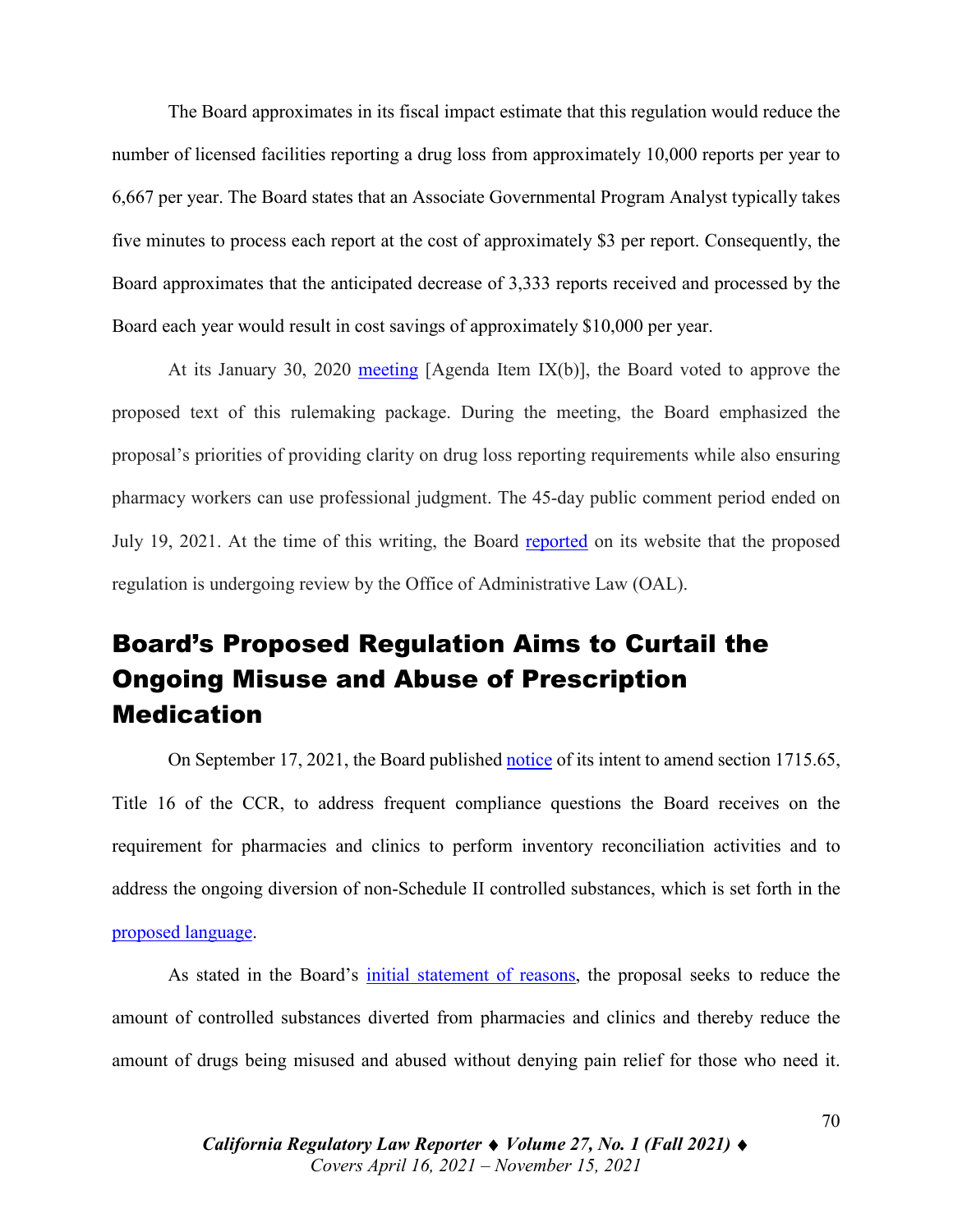According to the National Council on Alcoholism and Drug Independence, Inc. (as cited by the Board), the availability of opioids is partly the cause of the epidemic misuse of prescription medication. The Board determined that focusing on the non-Schedule II controlled substances with the highest reported drug losses would have the most significant impact on the health and safety of the regulated public while also managing the pharmacy staff time necessary to complete the inventories.

Existing federal law (Title 21 of the Code of Federal Regulations section 1304.11) requires that pharmacies and clinics complete an inventory of all federal controlled substances at least once every two years. The proposed amendment adds the requirement that four non-Schedule II controlled substances (Alprazolam, 1 milligram/unit, Alprazolam 2 milligrams/unit, Tramadol 50 milligrams/unit, and Promethazine/codeine, 6.25 milligrams of promethazine and 10 milligrams of codeine per 5 milliliters of product) will require an inventory at least once every twelve months. These four non-Schedule II substances have the highest [reported](https://perma.cc/B3NP-KPSD) drug losses to the Board. They are also subject to abuse and misuse, making them a target for diversion by pharmacy and clinic employees. The Board reasoned that by requiring the inventory of the four non-Schedule II controlled substances yearly and of other non-Schedule II controlled substances biennially, pharmacists and pharmacies will be better equipped to spot and stop employee drug diversion from the pharmacy earlier and prevent excessive drug losses from occurring.

The proposed regulation will also require that all individuals involved in completing the inventory or preparing the report be identified and that the individual who performs the inventory sign and date the form. The regulation will also clarify the inventory requirements for an inpatient hospital pharmacy where drugs are stored within a drug storage area under the pharmacy's control, and for the inventory of an automated drug delivery system within the inpatient hospital.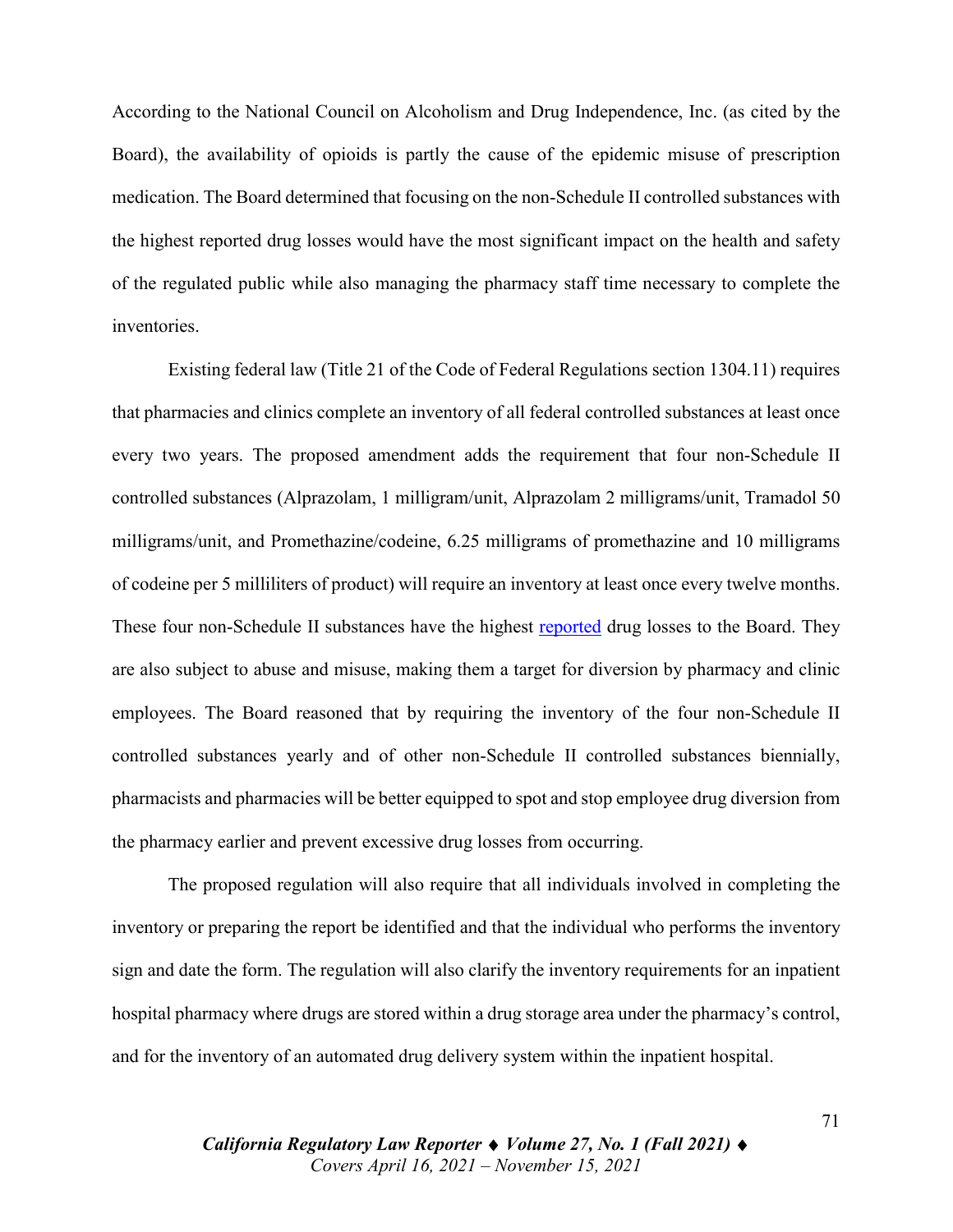At its January 29–30, 2020 [meeting](https://perma.cc/YLT3-VWNU) [Agenda Item  $(IX(a)]$ , the Board voted to initiate a rulemaking for this proposed amendment. During the meeting, the Board stated that it had considered a suggestion to include buprenorphine products as one of the target drugs but decided it was unnecessary. The 45-day public comment period for this rulemaking action concluded on November 1, 2021. At this writing, the Board has not taken further action on this rulemaking package.

# Board Intends to Enter the Food and Drug Administration's Memorandum of Understanding Addressing Certain Distributions of Compounded Human Drug Products

At its April 29-30, 2021 [meeting](https://perma.cc/TQ3M-34EP) [Agenda Item  $XI(b-c)$ ], the Board expressed its intention to sign the Food and Drug Administration's (FDA) Memorandum of [Understanding](https://perma.cc/DK3K-4CWG) Addressing Certain Distributions of [Compounded](https://perma.cc/DK3K-4CWG) Human Drug Products (MOU). The FDA [announced](https://perma.cc/JT6Q-XFAA) on October 27, 2020, that the MOU is now available for signature by state board of pharmacies or other state agencies. The MOU addresses the interstate distribution of inordinate amounts of compounded drugs and complaint investigations by state boards of pharmacy or other state agencies into compounded drugs distributed outside the state.

During the meeting, the Board's Enforcement and Compounding Committee considered a [presentation](https://perma.cc/7N8A-AYMS) [Attachment 1] by the National Association of Boards of Pharmacy (NABP), which covered the basic provisions of the MOU. The presentation also covered many of the requirements established by the MOU, including reporting and investigation activities. In particular, the presentation provided in-depth coverage on the NABP system designed to provide guidance on how to effectively implement some of the reporting requirements established by the MOU.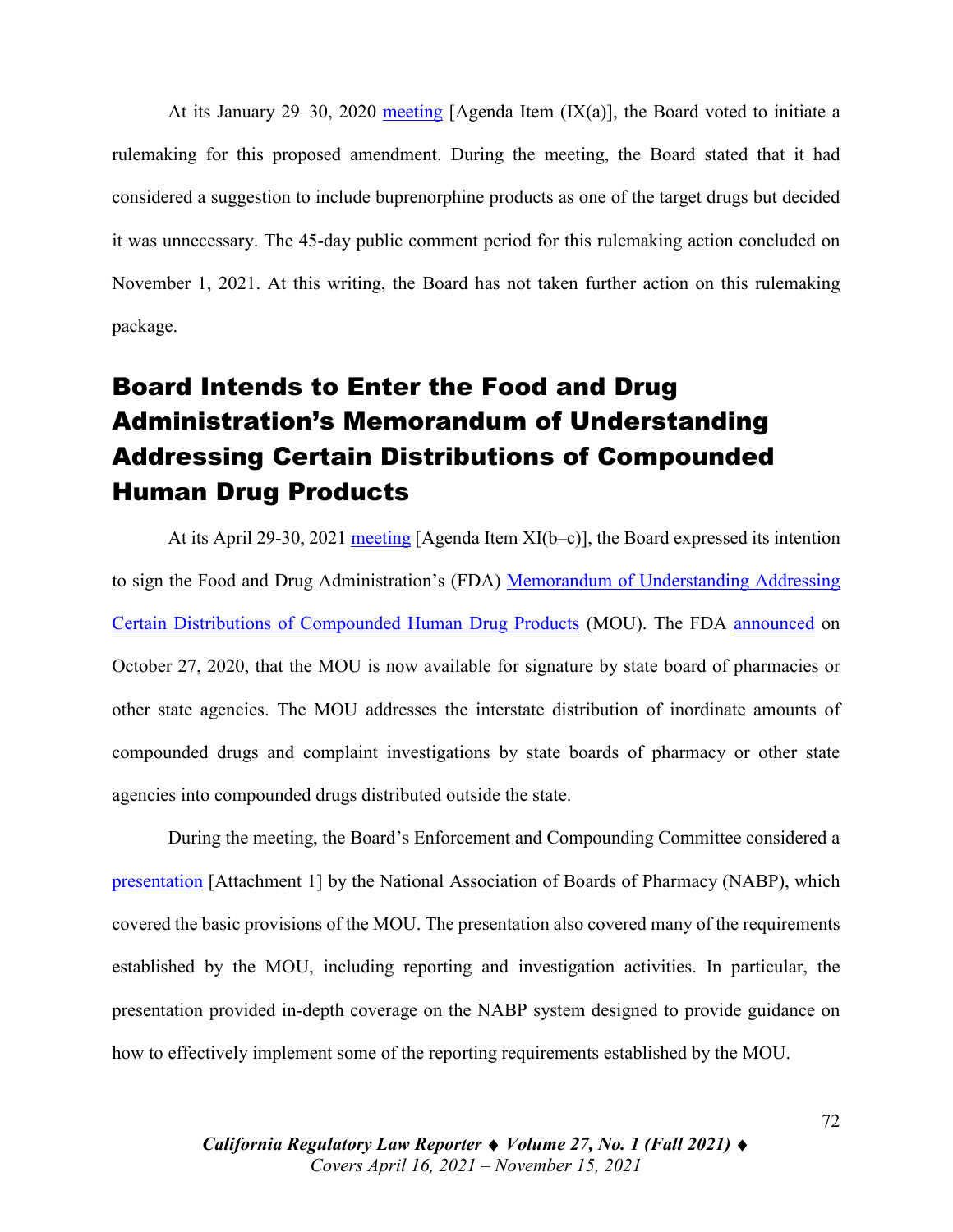After the presentation by the NABP, the Committee considered the substance of the MOU to determine if a recommendation to the Board to enter the MOU was appropriate. After considering policy questions, the Committee decided it was appropriate to sign the MOU if the Board could meet specific conditions related to the effective regulation of the interstate distribution of compounded medications. The conditions the Board would need to complete include statutory authority and ensuring sufficient resources for implementation are secured. In arriving at its conclusion, the Committee also considered significant public comment the Board received encouraging it to sign the MOU, including what appeared to be a national [petition](https://www.pharmacy.ca.gov/meetings/agendas/2021/21_apr_bd_mat_xi_2.pdf) with thousands of signatures—primarily from members of the public, practitioners, and patients throughout a wide range of states.

On October 7, 2021, Governor Newsom signed AB 1533 [\(Committee](https://leginfo.legislature.ca.gov/faces/billTextClient.xhtml?bill_id=202120220AB1533) on Business and [Professions\)](https://leginfo.legislature.ca.gov/faces/billTextClient.xhtml?bill_id=202120220AB1533) (Chapter 629, Statutes of 2021), which, in addition to extending the Board's sunset date, amends section 4110(a) of and adds section 4126.10 to the Business and Professions Code at the Board's request to facilitate the Board's implementation of the MOU (see LEGISLATION). The bill amends Business and Professions Code section 4110(a), adding that a licensee who undergoes the annual requirement to renew his or her license to conduct a pharmacy in California "[s]hall include the matters identified by the board in the renewal application, included but not limited to, notification to the board regarding compounding practices, including compounded prescriptions distributed outside of the State." In addition, the bill states that a pharmacy located in California may only distribute compounded drug preparations for interstate distribution if the pharmacy reports all required data into the Information Sharing Network established by the NABP in conjunction with the FDA to implement the MOU and reports adverse drug experiences and product quality issues for all compounded products to the Board within 12 hours. The addition of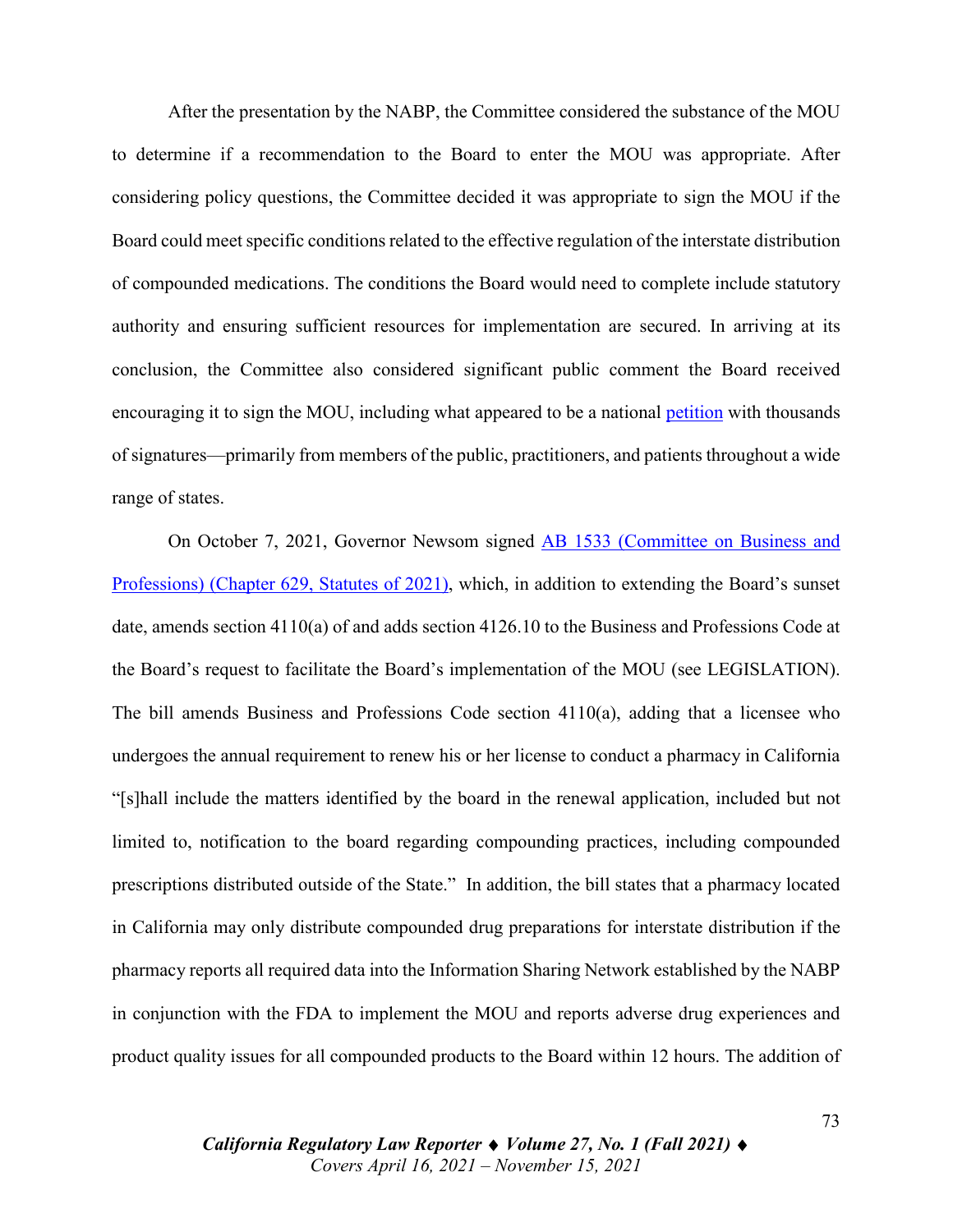section 4126.9 to the Business and Professions Code also establishes that "[a]ll information reported by the board to the FDA directly or through the Information Sharing Network established in conjunction with the FDA [would be] deemed confidential information asspecified in California Government Code section 6254(f) if it relates to information regarding a complaint received or the investigation of any such complaint."

On August 9, 2021, the FDA [announced](https://perma.cc/69R8-TL67) that it extended the time for states to decide whether to sign the MOU from October 27, 2021, to October 27, 2022. States may sign the MOU at any time, including after the extension deadline of October 27, 2022. However, at the end of the extended deadline, the FDA "intends to begin enforcing the statutory five percent limit on distribution of compounded human drug products out of the State in which they are compounded in States that do not sign the final standard MOU as of August 9, 2021."

#### Board Publishes Notice on Pharmacists Initiating and Administering Vaccines

On October 8, 2021, the Board published [notice](https://perma.cc/64WL-NY36) of its intent to amend section 1746.4 of Title 16, Division 17 of the CCR to permanently waive a requirement of pharmacists to notify each patient's primary care physician of vaccine administration if specified conditions are met.

According to the initial [statement](https://perma.cc/7UJD-SDDC) of reasons, the proposed regulations are the Board's efforts to permanently amend section 1746.4 of the CCR, which outlines the vaccine reporting responsibilities of various healthcare providers, including pharmacists. The initial statement of reasons further states that the proposal will permanently remove the 14-day mandatory reporting requirement to each patient's primary care provider, as the notification is duplicative and creates additional workload for pharmacists when the vaccination information is available through the immunization registry of the California Department of Public Health. Under the proposed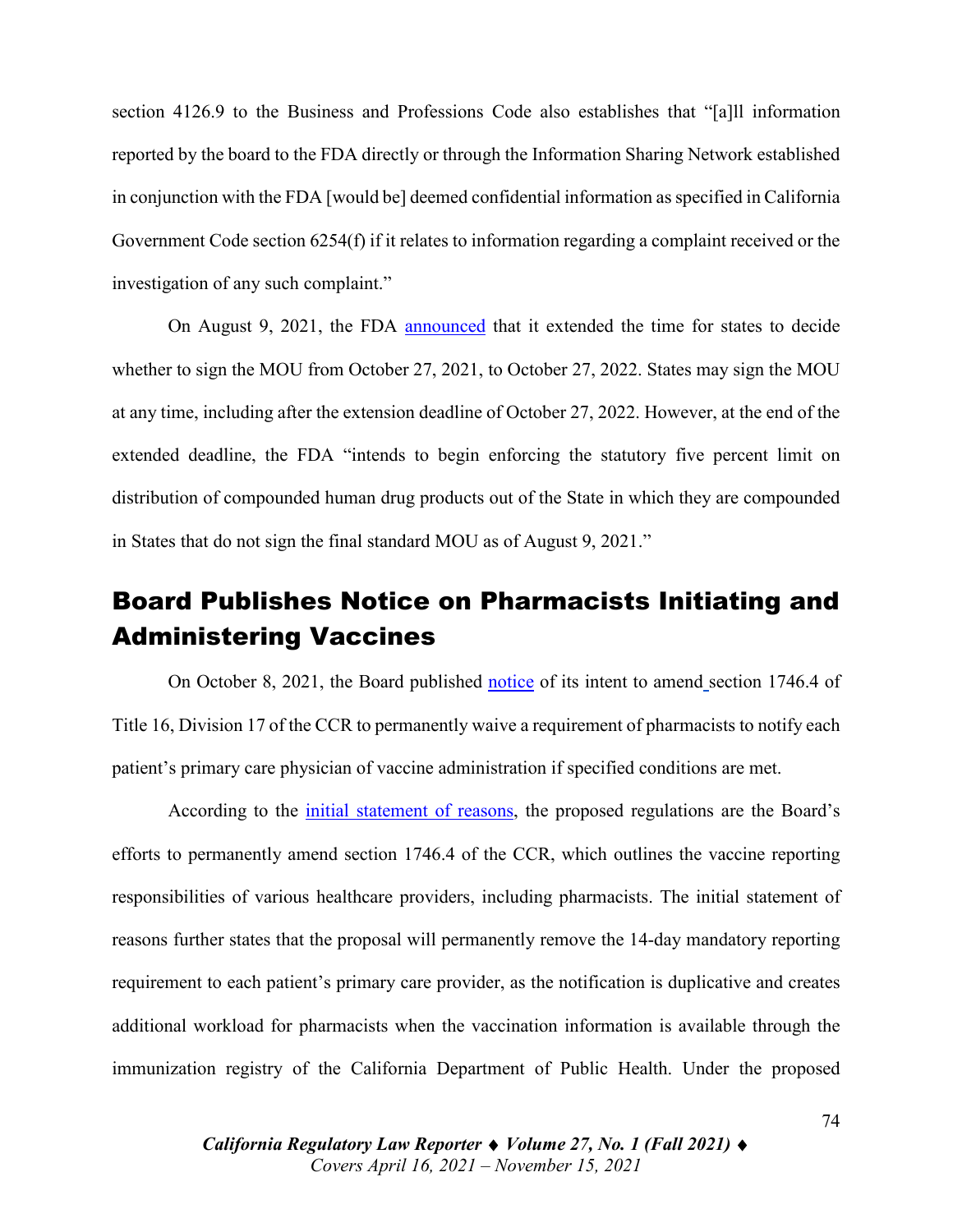regulation, pharmacists must continue reporting vaccine administration in the immunization registry of the California Department of Public Health. The initial statement of reasons also clarifies that the reporting requirement to notify a pregnant patient's prenatal care provider will remain due to the time-sensitive nature of medical treatment for pregnant patients.

The [proposed](https://perma.cc/QH7N-E7QT) text states that at the request of a patient, a pharmacist shall notify each patient's primary care physician and that a pharmacist must complete one hour of continuing education focused on immunizations and vaccines from an approved provider once every two years. At its July 28–29, 2021, teleconference [meeting](https://perma.cc/Z8XE-4BGK) [Agenda Item 8A], the Board opened discussion for this regulatory amendment to section 1746.6 and voted to extend the waivers and to initiate this rulemaking action regarding administering vaccines.

The public comment period is open from October 8, 2021, to November 22, 2021.

# Board Proposes Regulations to Add Self-Assessment Requirements for Third-Party Logistics Providers and Responsible Managers

On September 17, 2021, the Board [noticed](https://perma.cc/7RNZ-PPHC) its proposal to amend section 1784, Title 16 of the CCR, to provide clarity with respect to whom the section applies, as third-party logistics providers (3PLs) perform similar functions as wholesalers and are required to comply with the same laws and regulations, so it is appropriate to include their reference in the form. The proposed amendments also identify the individual who must complete the self-assessment based on the license type: so, a 3PL can only employ a responsible manager, and a wholesaler can only employ a designated representative-in-charge (DRIC).

The [proposed](https://perma.cc/9YQU-XW79) text of the regulation, [approved](https://perma.cc/LL2Y-PZZ9) by the Board on November 9, 2017, would require a wholesaler licensed under the Business and Professions Code to complete a self-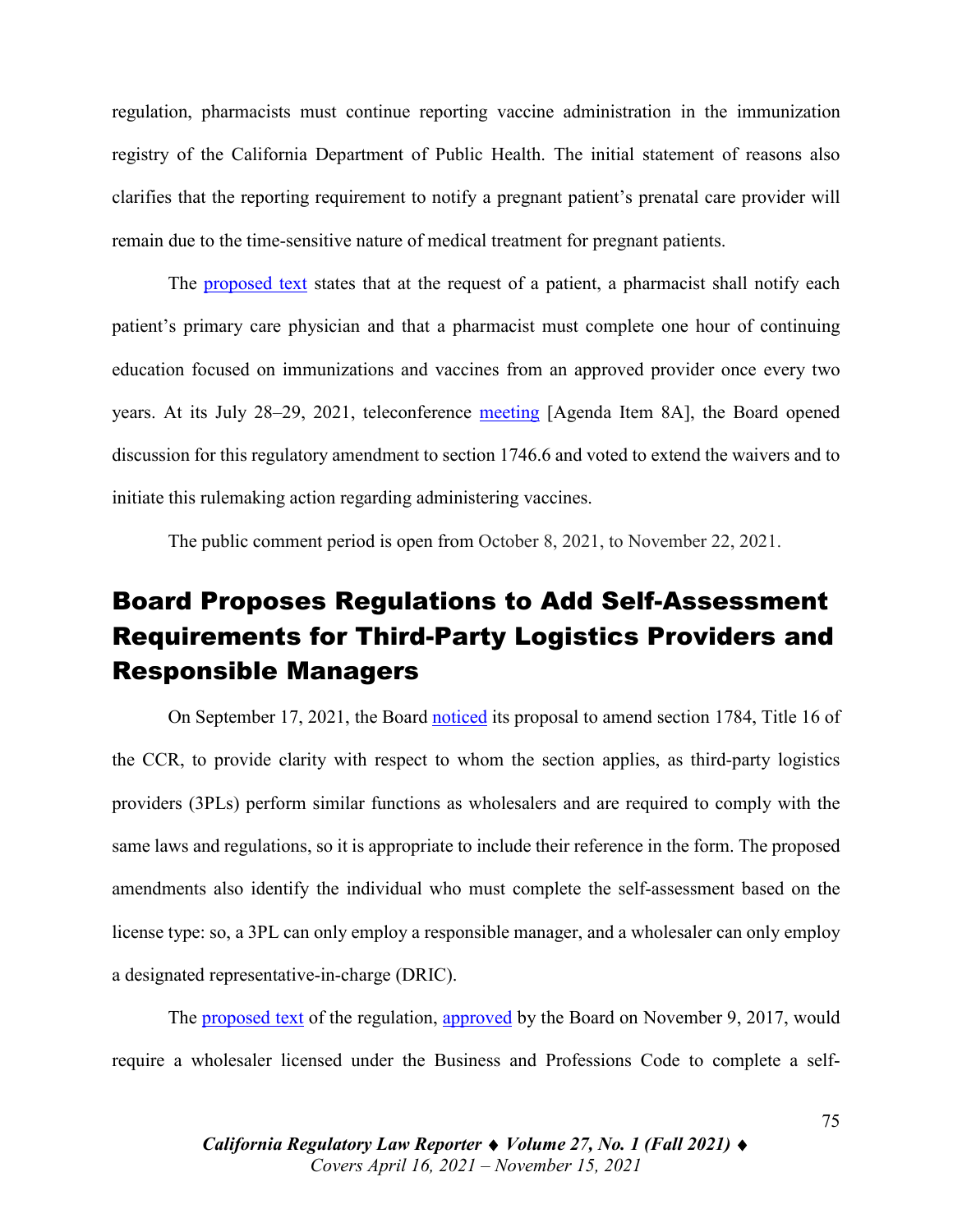assessment once every two years or within 30 days of: (1) a new wholesaler license being issued; or (2) a change in the designated representative-in-charge (DRIC); or (3) a change in licensed location of a wholesaler to a new address.

In its initial [statement](https://perma.cc/3AK6-C8DS) of reasons, the Board stated that these changes will benefit the health and welfare of residents and will benefit employee safety. The Board also said that the regulation will ensure regulatory consistency between wholesalers and third-party logistics providers (3PLs). The self-assessment will identify any areas where wholesalers or 3PLs are out of compliance.

The initial statement of reasons also stated that the Board adopted a self-assessment process for a wholesaler to use for maintaining compliance with specific state and federal laws. The proposed regulation includes a requirement to complete the self-assessment, the frequency of completion of the assessment, and other general requirements. The proposal further updates the form to include laws and regulations adopted since 2014 and excludes laws and regulations that have been superseded or repealed since 2014.

In September of 2014, the Governor signed AB 2605 (Bonta) [\(Chapter](https://leginfo.legislature.ca.gov/faces/billNavClient.xhtml?bill_id=201320140AB2605) 507, Statutes of [2014\),](https://leginfo.legislature.ca.gov/faces/billNavClient.xhtml?bill_id=201320140AB2605) which added the ability for a 3PL to gain a license from BOP to provide or coordinate the warehousing of, or other logistics services for, a prescription drug or device on behalf of another person. The proposal at hand will address the new license category by requiring a self-assessment for 3PLs.

The 45-day comment period on the proposed rulemaking action expired on November 1, 2021. At this writing, the Board has not taken further action.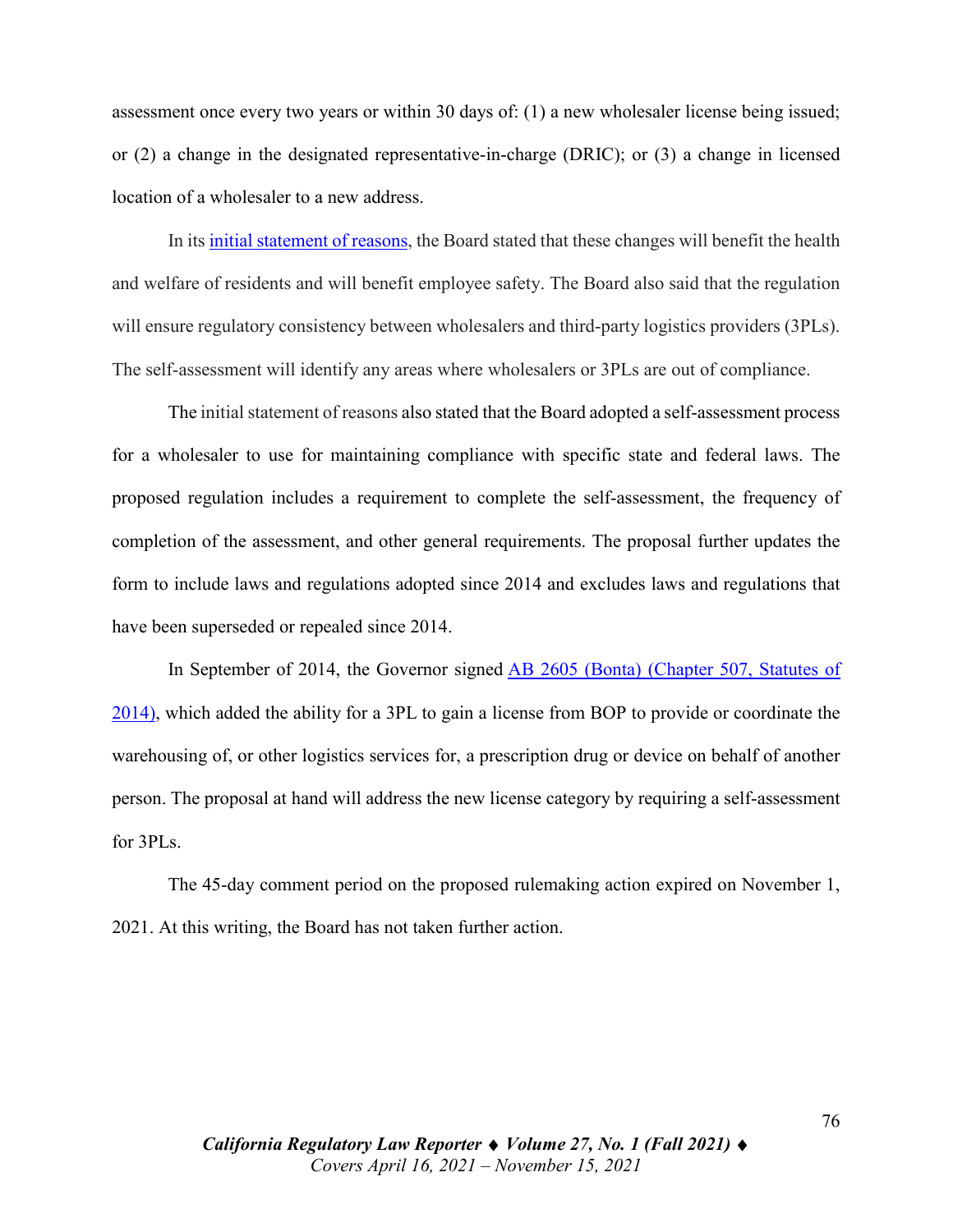#### Board Updates Ownership, Management, and Control of Pharmacy License Regulations

On July 23, 2021, the Board issued [notice](https://perma.cc/7F9T-PUFJ) of its proposed rulemaking action to amend section 1709, Title 16 of the CCR. This proposed rulemaking action follows SB 1193 [\(Hill\)](https://leginfo.legislature.ca.gov/faces/billTextClient.xhtml?bill_id=201520160SB1193) [\(Chapter](https://leginfo.legislature.ca.gov/faces/billTextClient.xhtml?bill_id=201520160SB1193) 484, Statutes of 2016), which amended, among other things, Business and Professions Code section 4035 to add "trust" to the definition of "person," and Business and Professions Code section 4201 to add requirements for the disclosure of information of any person with management or control over the license to the Board.

In the *initial [statement](https://perma.cc/2HWE-CSC2) of reasons*, the Board explained the amendments were meant to clarify and make specific the standards of pharmacy and ownership disclosure, as they relate to pharmacy ownership, management, and control, including through trusts. The Board noted that protection of the public is its highest priority in exercising itslicensing, regulatory, and disciplinary functions. Thus, the proposed changes ensure the Board is able to continue to track the beneficial ownership of a pharmacy or other regulated business entity, even when it is owned by a trust, and ensure that previously disciplined owners or other prohibited forms of ownership, for instance, prescriber-owned, are not occurring.

On October 26, 2016, the Board [approved](https://perma.cc/W9S7-8W4X) (p. 59) the proposed text for rulemaking. The [proposed](https://perma.cc/Y4UB-6NEC) text of the regulation indicates that specifically, this proposal would change the term "permit" to "license," would specify that a license shall not be transferred from one owner to another without written notification to the Board, and would specify the reporting time frame as required by Business and Professions Code section 4201. Additionally, this proposed rulemaking would identify the Board's ability to issue a license to an entity controlled by a trust and specify the requirements for disclosure and notice to the Board, including identifying who must be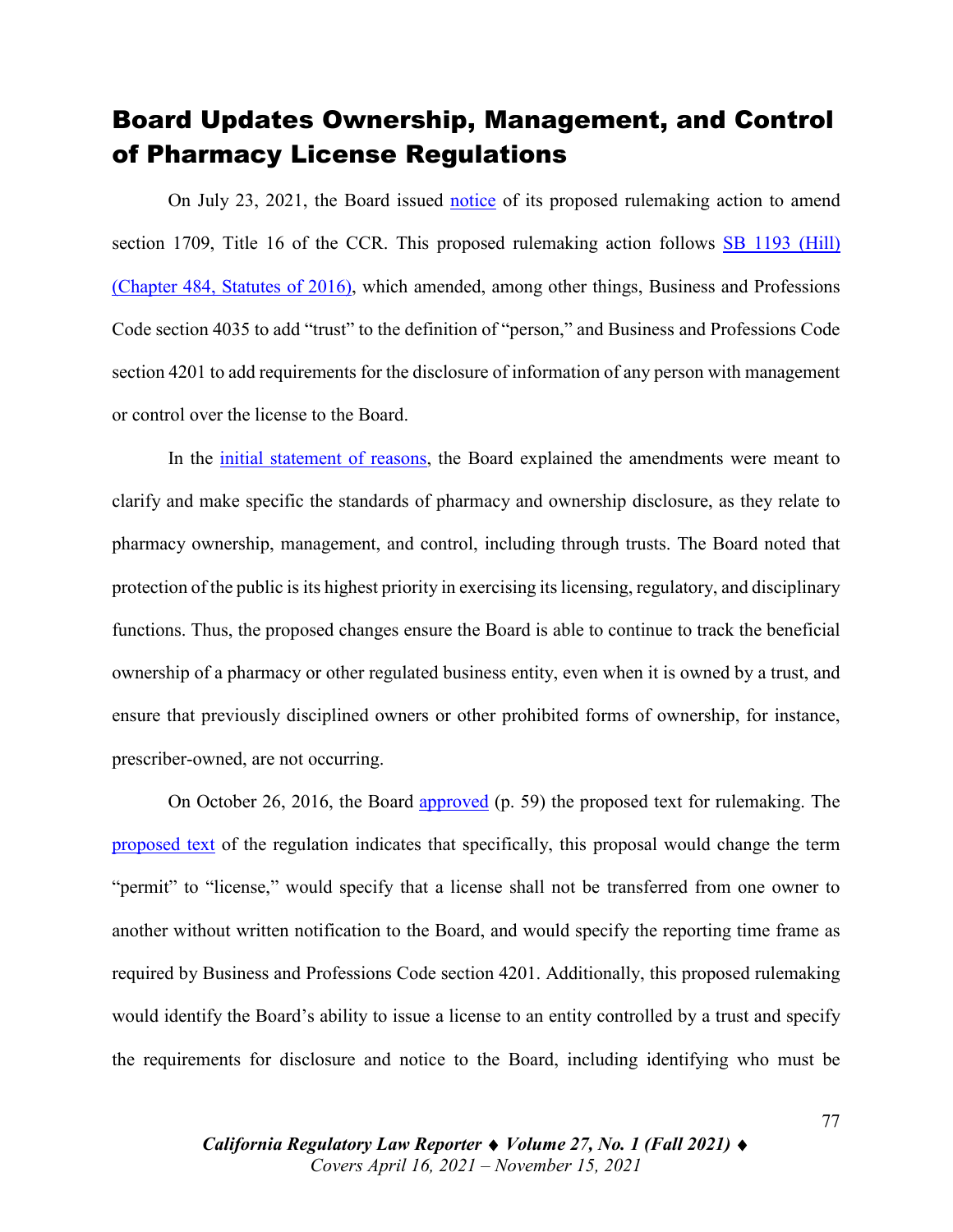identified (by role), when disclosure or notice is required, what information is required, and how notification is to be provided.

The 45-day public comment period was held from July 23, 2021, to September 7, 2021. As of this writing, the comments are pending review by the Board.

## MAJOR PUBLICATIONS

The following reports or studies have been conducted by or about BOP during this reporting period:

• *The [Script](https://www.pharmacy.ca.gov/publications/21_sep_script.pdf)*, California State Board of Pharmacy, September 2021 (describes the Board's major projects in a bi-yearly newsletter; provides answers to frequently asked questions to help licensees comply with new e-prescribing laws (see LEGISLATION); advises licensees on how to monitor auto-refill programs to avoid medication errors; warns licensees that driving under the influence (DUI) is a criminal offense that can result in a denial, suspension, or revocation of a license issued by the Board; and lists top citations and inspection violations of the fiscal year 2020/2021).

# RULEMAKING

The following is a status update on recent rulemaking proceedings that the Board of Pharmacy has initiated:

• **Automated Drug Delivery Systems**: On May 19, 2021, OAL [approved](https://drive.google.com/file/d/1WAJroN0WOhMsm0-_A04dytrIq-A0QuoR/view?usp=sharing) BOP's proposed rulemaking to amend sections 1711 and 1713, Title 16 of the CCR, and add section 1715.1, Title 16 of the CCR to increase and update the Board's oversight of Automated Drug Delivery Systems (ADDS). Specifically, the regulations require that records involving incidents where a complaint, error, or omission has occurred related to the use of ADDS, developed as part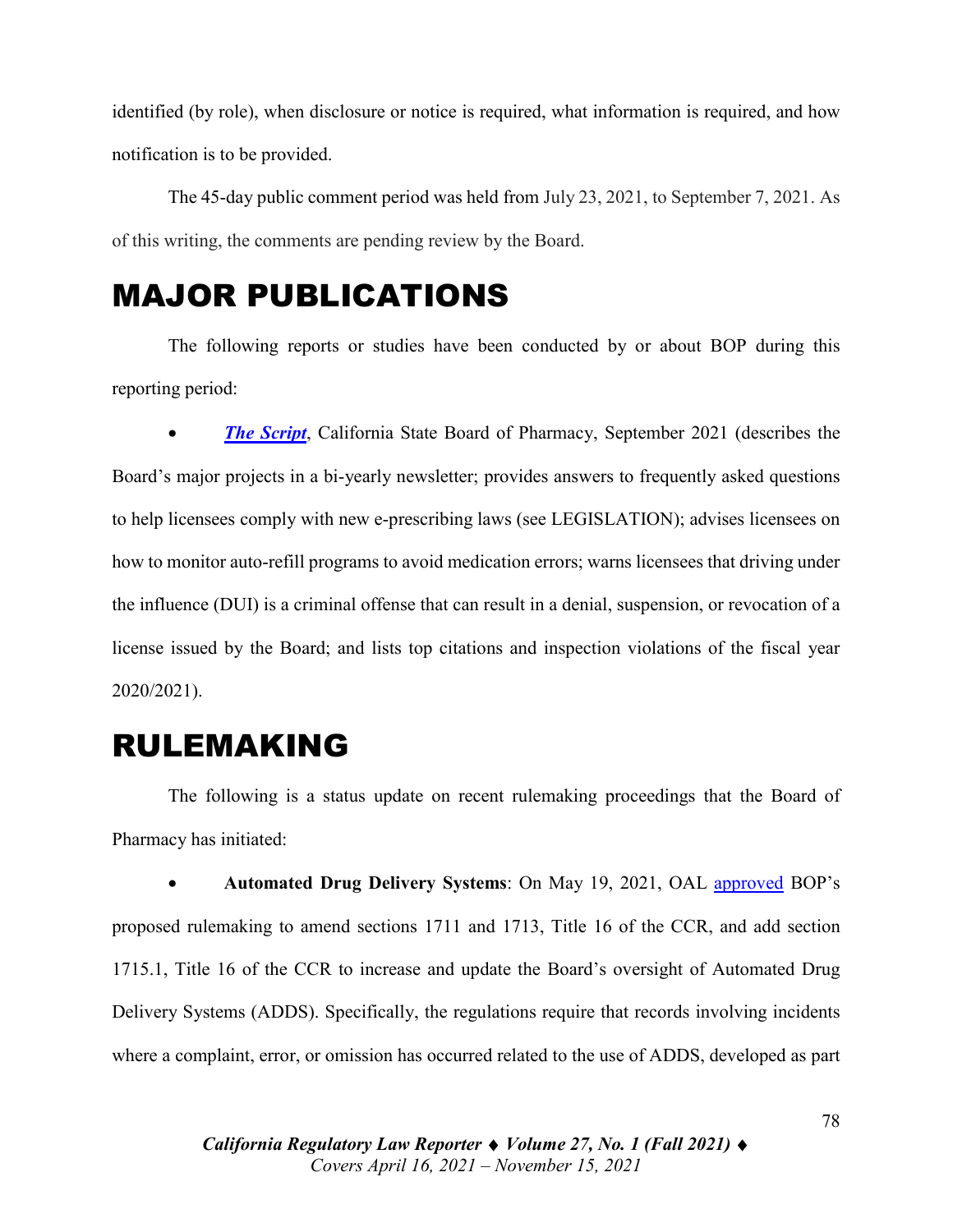of the quality assurance review Business and Professions Code section 4427.6(i), be submitted to the Board. *[See 24:1 CRLR [88–90\]](https://digital.sandiego.edu/cgi/viewcontent.cgi?article=1382&context=crlr)* Also, the Board's addition of section 1715.1, Title 16 of the CCR, identifies the specific requirements for the completion of the self-assessment concerning the use of ADDS, as required by Business and Professions Code section 4427.7, which, according to the Final [Statement](https://perma.cc/C7KD-QN48) of Reasons will aid licensees in assessing whether they are in compliance with federal and state law regulations. According to the Final Statement of Reasons, receipt and review of quality assurance reports will allow the Board to appropriately monitor for and identify patient safety concerns related to the use of ADDS. The Board originally published notice on the proposed changes on July 3, 2020. *[See 26:1 [CRLR](https://digital.sandiego.edu/cgi/viewcontent.cgi?article=3075&context=crlr) 56]* The new regulations went into effect on July 1, 2021.

• **Off-site Storage**: On May 18, 2021, OAL [approved](https://drive.google.com/file/d/1W5Ksq92x7DXm-78Utvo2YCOa2XjGbfKA/view?usp=sharing) BOP's proposed amendment to section 1707, Title 16 of the CCR, to permit the Board discretion to grant a waiver of the requirement that pharmacies maintain their records on the premises. These regulations allow the Board to exercise case-by-case discretion to grant a waiver where a licensed pharmacy is found in violation of section 4081 of the Business and Professions Code but lacks sufficient space within the licensed premises to store these records and in cases where it is in the public interest for the Board to grant a waiver. According to the Final [Statement](https://perma.cc/RV7M-W9S7) of Reasons, space limitations within the pharmacy can put the safety of pharmacy staff at risk if the pharmacy does not have adequate space on the premises to store records. The Board initially commenced the rulemaking process on the proposed changes on February 7, 2020. *[See 25:2 [CRLR](https://digital.sandiego.edu/cgi/viewcontent.cgi?article=3058&context=crlr) 46]* The new regulations went into effect on July 1, 2021.

• **Automatic Refill Programs:** At its May 27 [meeting](https://perma.cc/P6AM-DPEE) [Agenda Item IV], the Board voted to release [second modified text](https://perma.cc/LKD5-T4HS) with respect to its proposed addition of section 1717.5, Title

> *California Regulatory Law Reporter* ♦ *Volume 27, No. 1 (Fall 2021)* ♦ *Covers April 16, 2021 – November 15, 2021*

79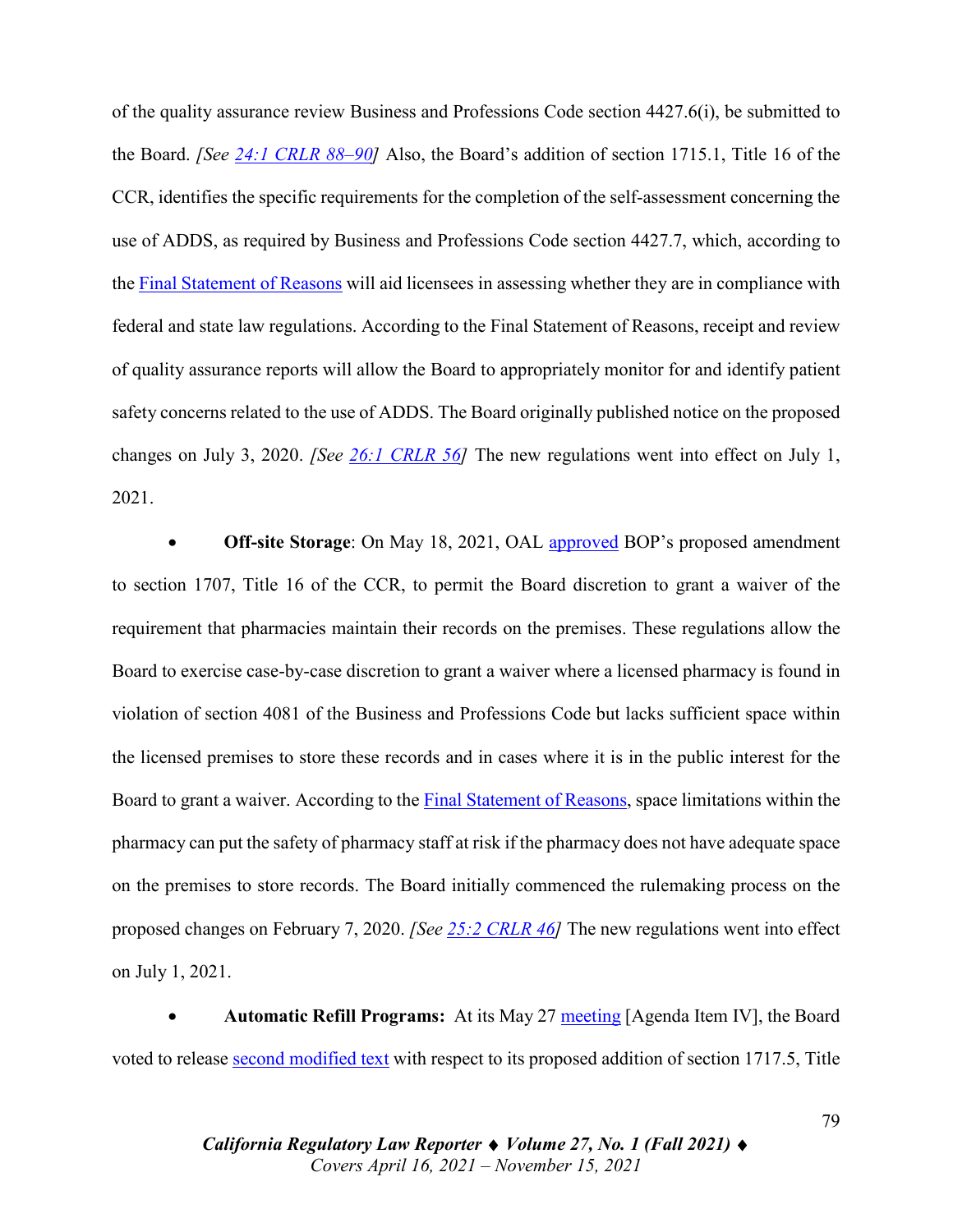16 of the CCR, to establish requirements for automatic drug refill programs for a 15 day comment period. The Board originally published [notice](https://perma.cc/B8NG-9N7H) of its intent to add this section on July 10, 2020. *[\[26:1 CRLR 57\]](https://digital.sandiego.edu/cgi/viewcontent.cgi?article=3075&context=crlr)* The second modified text contains specific changes requested by OAL as set forth in the [staff memo.](https://perma.cc/4ACM-5YXC) Specifically, it reflects OAL's request that the Board define "each prescription" in subsection (a)(2), memorialize its policy regarding the need for annual consent, and ensure that the proposal consistently uses the terms "prescription" and "prescription medication" throughout the text. The public comment period expired on June 12, 2021. OAL [approved](https://drive.google.com/file/d/1WCFf5xeMmOpE5C3uyV0zsQOUu1Q_yY4Y/view?usp=sharing) the proposed rulemaking on June 22, 2021, and it became effective on July 1, 2021.

• **Pharmacy Technicians:** On October 22, 2021, the Board published [notice](https://perma.cc/T843-SHJP) of its proposal to amend sections 1793.5 and 1793.6, and adopt section 1793.65 Title 16 of the CCR to update the pharmacy technician application form, update the requirements for schools providing training courses for pharmacy technicians, and add pharmacy technician certification programs accredited by the National Commission for Certifying Agencies programs, as set forth in the proposed [language.](https://perma.cc/Y8FP-TDSH) According to the Initial [Statement](https://perma.cc/T2U7-JS4Y) of Reasons, the proposal ensures the pharmacy technician application is requesting pertinent and accurate information. The Board states that the proposal will lead to more qualified pharmacy technicians by requiring more stringent training courses for pharmacy technicians to become licensed. Also, the Board says the proposal will lead to an increase in the number of pharmacy technicians available to the industry by providing pharmacy technician applicants with additional certification programs pursuant to [SB](https://leginfo.legislature.ca.gov/faces/billNavClient.xhtml?bill_id=201520160SB952) 952 [\(Anderson\)](https://leginfo.legislature.ca.gov/faces/billNavClient.xhtml?bill_id=201520160SB952) (Chapter 150, Statutes of 2016), which expanded the number of pharmacy technician certification programs that the Board may recognize for licensing. The public comment period expires on December 6, 2021.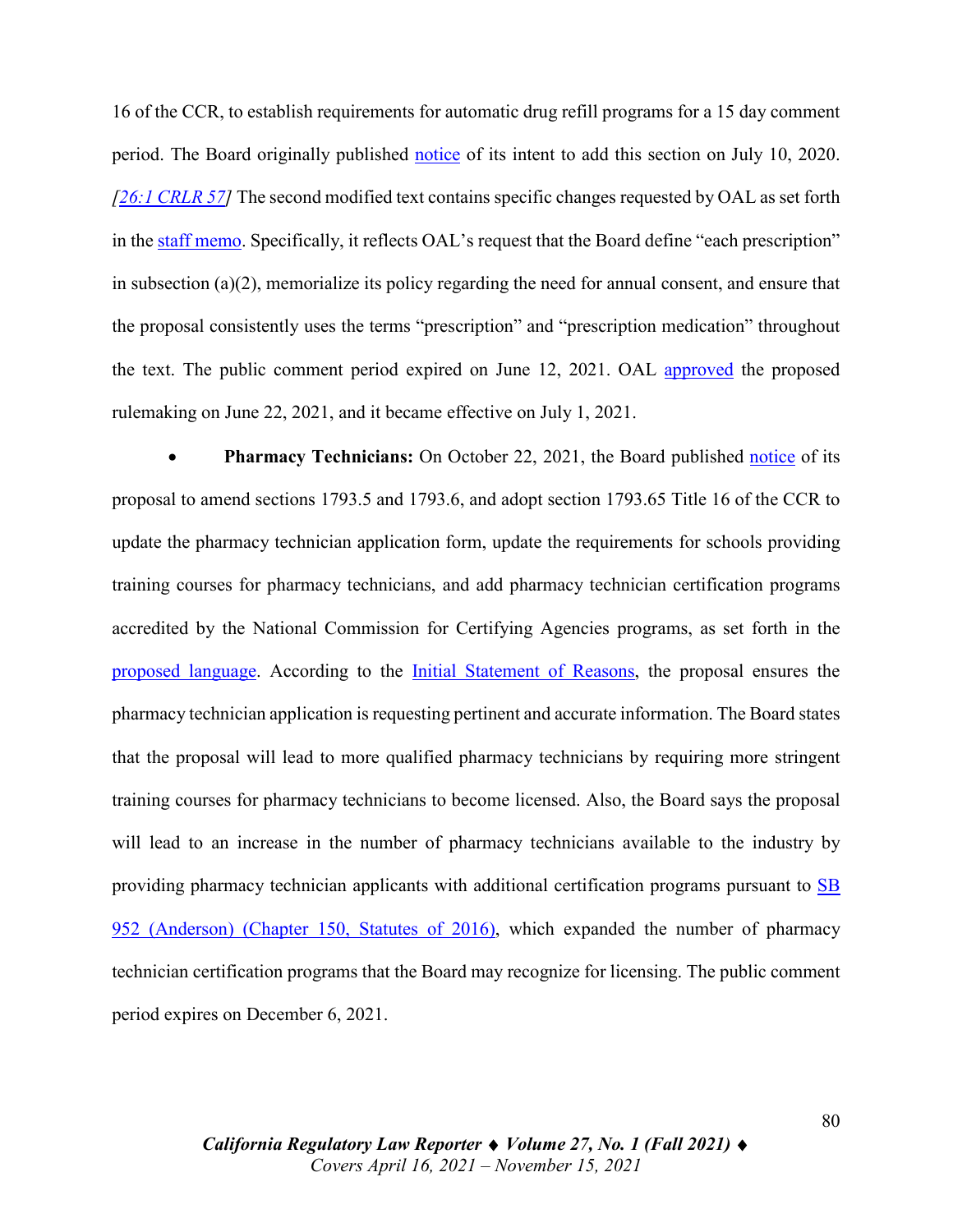• **Address Change Notification**: On September 3, 2021, the Board published [notice](https://perma.cc/B8Q5-LM48) of its proposal to amend section 1704, Title 16 of the CCR to require that each applicant for a license from the Board and person holding a certificate, license, permit, registration, or exemption to practice, who has an electronic mail (email) address, provide the Board with the email address and maintain a current email address if any. Additionally, the proposal would require each applicant for a license to inform the Board of any change in their email address within 30 days of the change. According to the Initial [Statement](https://perma.cc/N3SX-X72B) of Reasons, "[c]urrently, the board does not require applicants to provide an email address, which can result in a delay in communication to applicants as the board must send communication to applicants via United States Postal Service mail." The public comment period expired on October 18, 2021. According to the Board's website, at this writing, the proposal is undergoing review by DCA.

• **Policy Granting President Discretion to Waive Provisions of Pharmacy Law**: On September 23, 2021, the Board held a [meeting](https://perma.cc/2U9R-6XRH) [Agenda Item IV(b)], where the Board discussed waiving provisions of Pharmacy Law under Business and Professions Code section 4062 to increase authority to approve or extend waivers delegated to the Board president. Beginning in early March 2020, the Board has relied heavily on its authority to issue waivers to provisions of Pharmacy Law and its regulations consistent with the authority of Business and Professions Code section 4062 as part of its response to the COVID-19 pandemic. *[S*ee *26:2 CRLR [66–67\]](https://digital.sandiego.edu/cgi/viewcontent.cgi?article=3089&context=crlr)* The Board also discussed information in the meeting [materials,](https://perma.cc/WE2S-7HF6) which included a proposal that would delegate the authority to approve or extend waivers through June 31, 2022, or until 90 days following the declared disaster, whichever is sooner.

• **HIV Preexposure and Postexposure Prophylaxis Furnishing**: On June 8, 2021, OAL [approved](https://drive.google.com/file/d/1W2Qkfhh8YmvIPZNVLQgtvf9AtX4WsWNR/view?usp=sharing) BOP's proposed amendment to section 1747 of Article 5 of Division 17 of Title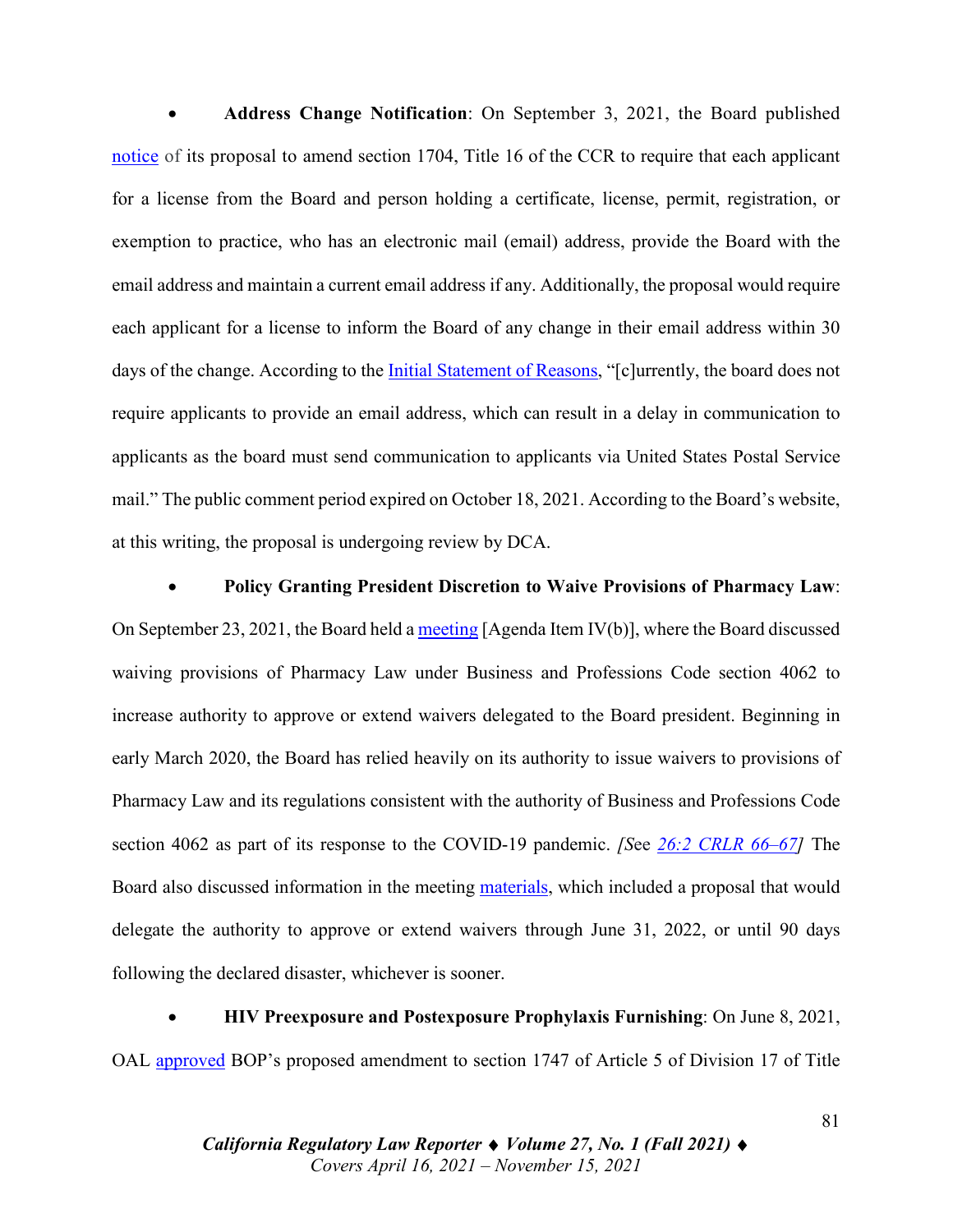16, California Code Regulations for Independent HIV Preexposure and Postexposure Prophylaxis Furnishing. Under this regulation, pharmacies can furnish Preexposure Prophylaxis (PrEP) and Postexposure Prophylaxis (PEP) if certain criteria are met. According to the initial statement of reasons, the regulation will increase access to this time-sensitive HIV prevention medicine, saving lives. The regulation was effective on June 8, 2021.

• **Notice of Temporary Closure:** On October 29, 2021, the Board published [notice](https://perma.cc/RYL5-6UTB) of its intent to adopt section 1708.1, Title 16 of the CCR to require pharmacies to notify the Board of a temporary closure of a licensed facility as soon as any closure exceeds three consecutive calendar days as set forth in the [proposed](https://perma.cc/PH4Q-NN6U) text. According to the initial [statement](https://perma.cc/8EDS-TZZH) of reasons, existing pharmacy law does not require licensees to notify the Board of any temporary closure of a licensed facility, for example, in the wake of declared disasters or civil unrest. However, because these closures can interrupt patient care by limiting access to prescription medication in that geographic area, the Board proposes to adopt this regulation so that it will be notified of closures, and it will make this information available to the public. The public comment period expires on December 13, 2021.

• **Pharmacy/Hospital Self-Assessment Forms:** On November 12, 2021, the Board published [notice](https://perma.cc/8LWZ-7SJ3) of a proposed regulation to amend section 1715 of article 2 of division 17 of Title 16 of the CCR to further specify the requirements of pharmacy self-assessment forms. According to the initial [statement](https://perma.cc/JR96-YU6P) of reasons, the current self-assessment forms do not allow for the efficient integration of new state and federal laws and regulations. The proposed regulation would move the requirements from the self-assessment forms to the Board's regulation. The regulation is currently in the open comment period until December 27, 2021.

• **Administering Vaccines**: October 8, 2021, the Board published [notice](https://perma.cc/KF42-EESM) of its intent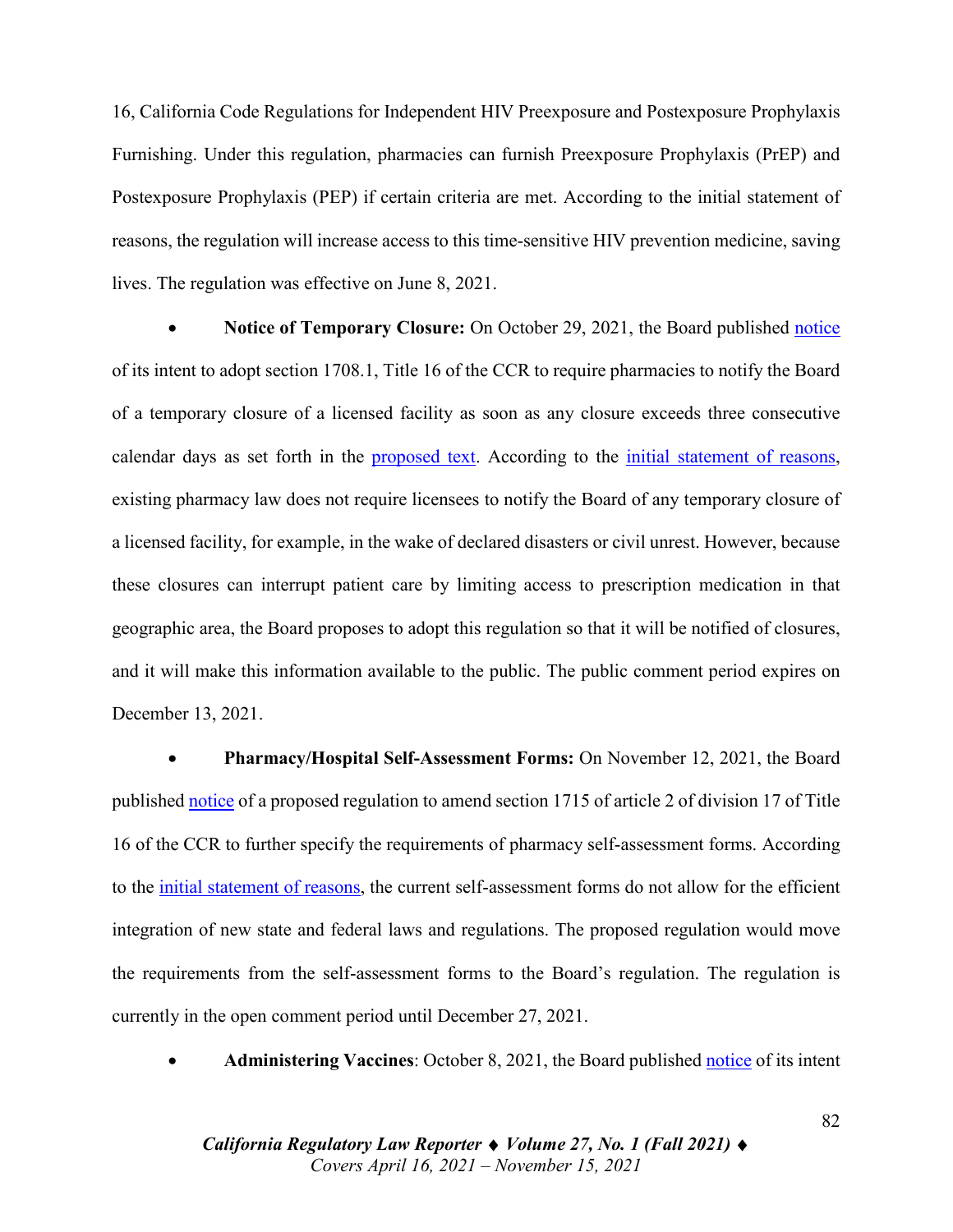to amend section 1746.4, Title 16 of the CCR to permanently eliminate the current mandatory 14 day reporting requirement that pharmacists notify each patient's primary care physician of vaccine administration if specified conditions are met. The public comment period on the proposed amendment expires on November 22, 2021 (see HIGHLIGHTS).

• **Trust Ownership:** On July 23, 2021, the Board issued [notice](https://perma.cc/7F9T-PUFJ) of its proposed rulemaking action to amend section 1709, Title 16 of the CCR, to add "trust" to the definition of a person (see HIGHLIGHTS).

• **Third-Party Logistic Providers:** On September 17, 2021, the Board [noticed](https://perma.cc/7RNZ-PPHC) its proposal to amend section 1784, Title 16 of the CCR, to provide clarity with respect to whom the section applies as third-party logistics providers (3PLs) perform similar functions as wholesalers (see HIGHLIGHTS).

# LEGISLATION

• **[AB 1533 \(Committee on Business and Professions\)](https://leginfo.legislature.ca.gov/faces/billNavClient.xhtml?bill_id=202120220AB1533)**, as amended September 3, 2021, designated as the California Board of Pharmacy's sunset bill, amends, repeals, and adds various sections to the Business and Professions Code. The bill extends the Board's sunset date to January 1, 2026, and imposes a series of reforms on the Board, including new licensing and compounded drug preparation requirements. Governor Newsom signed AB 1533 on October 7, 2021 (Chapter 629, Statutes of 2021) (see HIGHLIGHTS).

• **SB 362 [\(Newman\)](https://leginfo.legislature.ca.gov/faces/billNavClient.xhtml?bill_id=202120220SB362)**, as amended July 7, 2021, adds sections 4113.7 and 4317 to the Business and Professions Code to prohibit chain community pharmacies from establishing a quota to evaluate the performance of a pharmacist or pharmacy technician. According to the author, documents and data obtained by investigative reporters, public prosecutors, and researchers have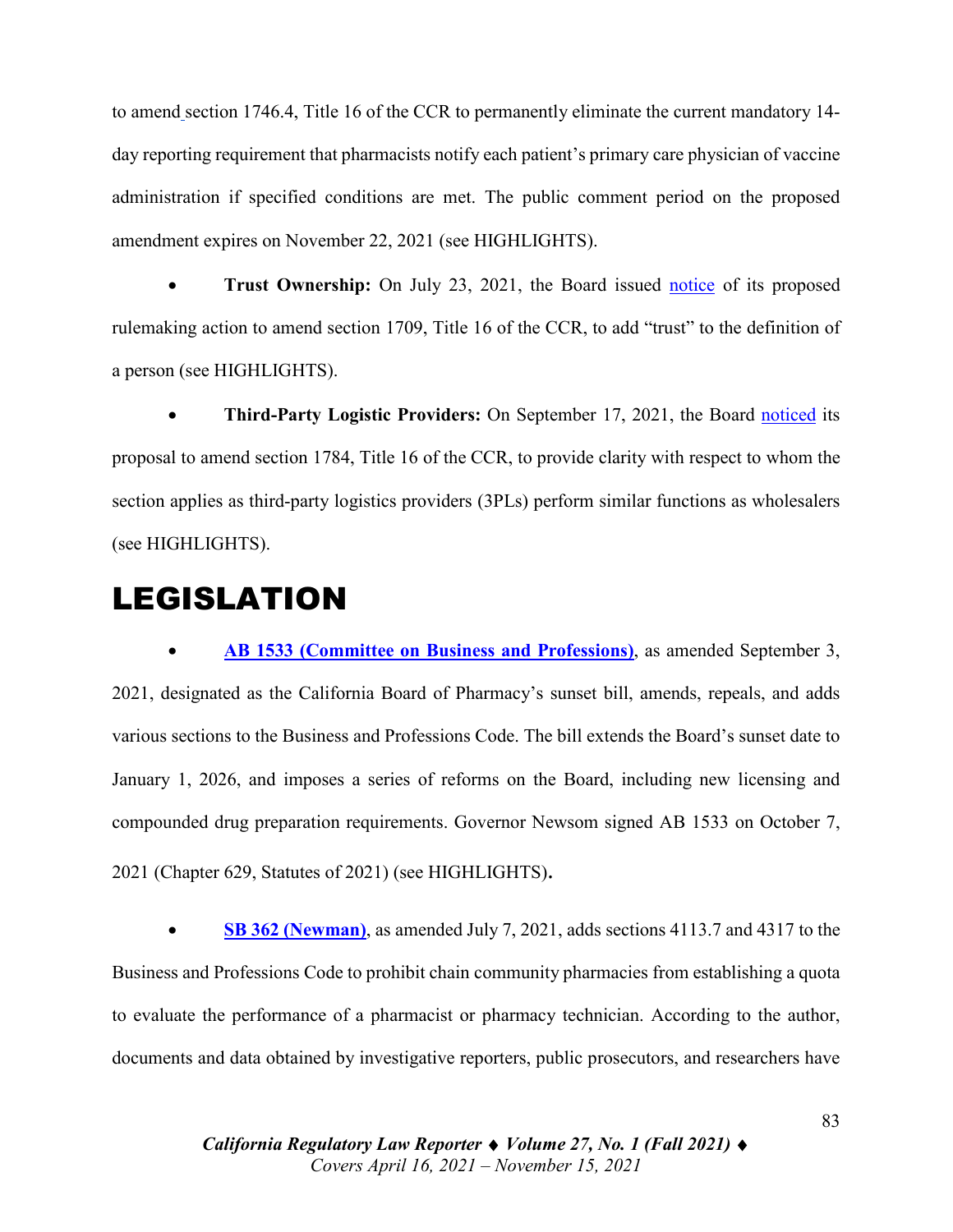established that large, publicly-traded pharmacy chains impose performance quotas on licensed pharmacists and pharmacy technicians that place at risk the health and well-being of patients. Governor Newsom signed SB 362 on September 27, 2021 (Chapter 334, Statutes of 2021).

• **AB 1064 [\(Fong\)](https://leginfo.legislature.ca.gov/faces/billTextClient.xhtml?bill_id=202120220AB1064)**, as amended August 16, 2021, amends section 4052.8 of the Business and Professions Code to authorize a pharmacist to independently initiate and administer any vaccine that has been approved or authorized by the FDA and that has received a federal Advisory Committee on Immunization Practices individual vaccine recommendation published by the federal Centers for Disease Control (CDC) for persons three years and older. According to the author, the COVID-19 pandemic has put a significant strain on our healthcare system. The author states that AB 1064 will improve California's healthcare response by increasing access to vaccinations across the state. Governor Newsom signed AB 1064 on October 8, 2021 (Chapter 655, Statutes of 2021).

• **SB 409 [\(Caballero\)](https://leginfo.legislature.ca.gov/faces/billNavClient.xhtml?bill_id=202120220SB409)**, as amended September 3, 2021, is a Board sponsored bill that amends sections 1206.5, 1209, and 4052.4 of and adds section 4119.10 to the Business and Professions Code to authorize pharmacists and pharmacies to perform, under specified requirements and conditions, any aspect of a clinical laboratory test or examination that is classified as waived under the Clinical Laboratory Improvement Amendments and approved or authorized by the FDA if the test is used to detect or screen for certain illnesses, including COVID. The bill also authorizes pharmacists and pharmacies to perform, under specified conditions, any test approved by regulation by BOP, in conjunction with the Medical Board of California and Laboratory Field Services in the State Department of Public Health. The Board wrote in support, "[t]he CDC has acknowledged that the flu and COVID-19 are both respiratory illnesses that are caused by different viruses that may be difficult to differentiate based on symptoms alone without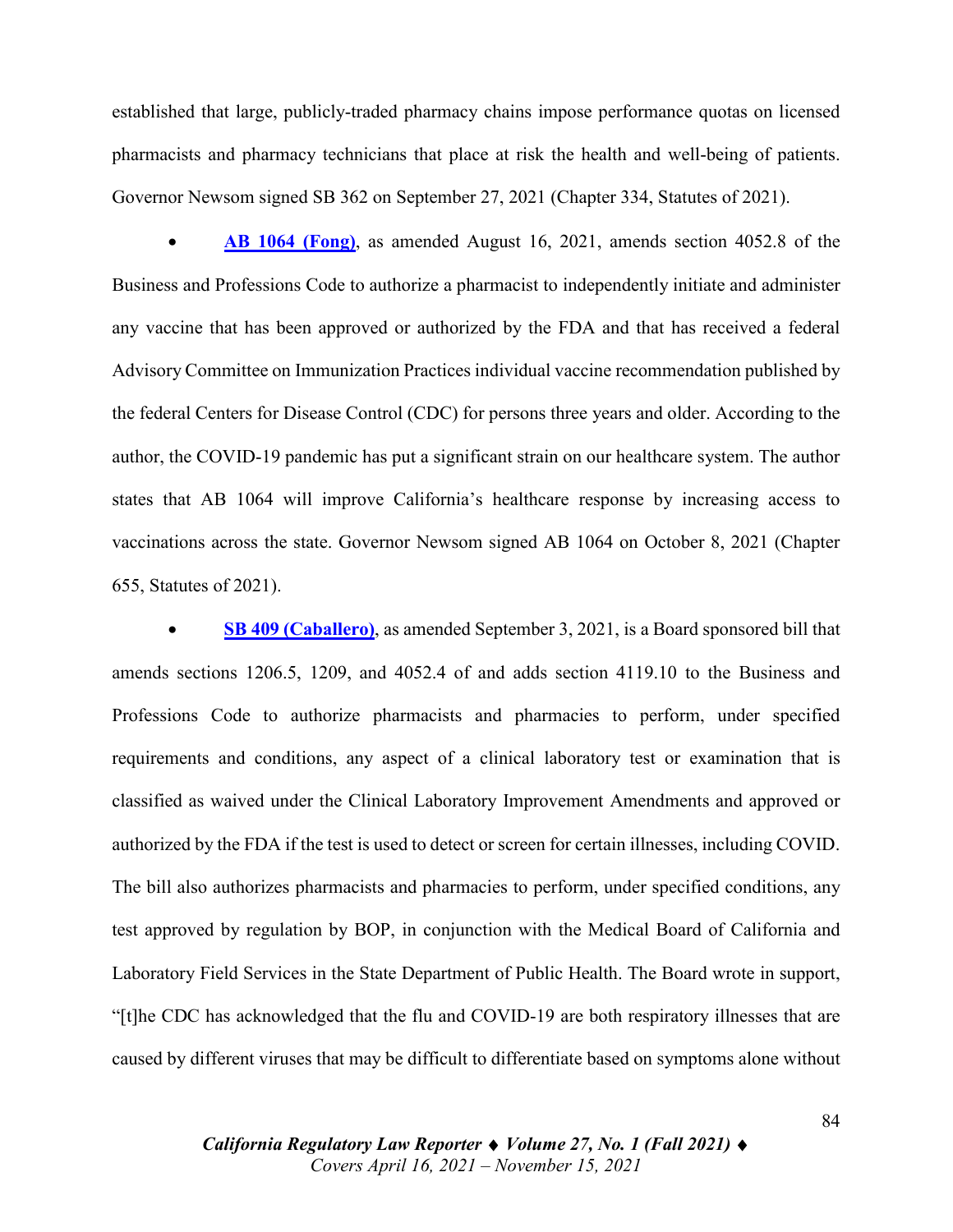testing to confirm a diagnosis." Providing authority to perform both tests is essential." Governor Newsom signed SB 409 on October 6, 2021 (Chapter 604, Statutes of 2021).

• **SB 311 [\(Hueso\)](https://leginfo.legislature.ca.gov/faces/billNavClient.xhtml?bill_id=202120220SB311)**, as amended September 1, 2021, known as the Compassionate Access to Medical Cannabis Act, adds Chapter 4.9 (commencing with section 1649) to the Health and Safety Code. As it applies to the Board, the bill requires specified types of health care facilities to allow a terminally ill patient's use of medicinal cannabis within the health care facility, subject to certain restrictions, such as requiring a patient to provide the health care facility with a copy of their medical marijuana card or written documentation that a physician recommends the use of medicinal cannabis. The bill specifies that health care facilities permitting patient use of medicinal cannabis must comply with drug and medication requirements applicable to Schedule II, III, and IV drugs. According to the author, "California patients are currently unable to access medical cannabis while in an inpatient setting—even if they possess a valid physician's recommendation. As a result, individuals have been subjugated to unnecessary trials of pain and suffering." On October 20, 2021, the Board's Enforcement and Compounding Committee held a [meeting](https://perma.cc/EY6W-5PBP) [Agenda Item IV(a)] where the Committee expressed concern that section 1649.3 of the bill appears to create some conflict with the bill's requirements that medicinal cannabis complies with provisions related to Schedule II-IV medications. According to the Committee, this requirement raises questions about the applicability of provisions of the Board's regulations, including storage, inventory control, acquisition, and the role of the pharmacy in these facilities. The Committee stated that it will work to resolve the conflicts with other regulators and stakeholders but hopes that clarity can be achieved by the statute. Governor Newsom signed SB 311 on September 28, 2021 (Chapter 384, Statutes of 2021).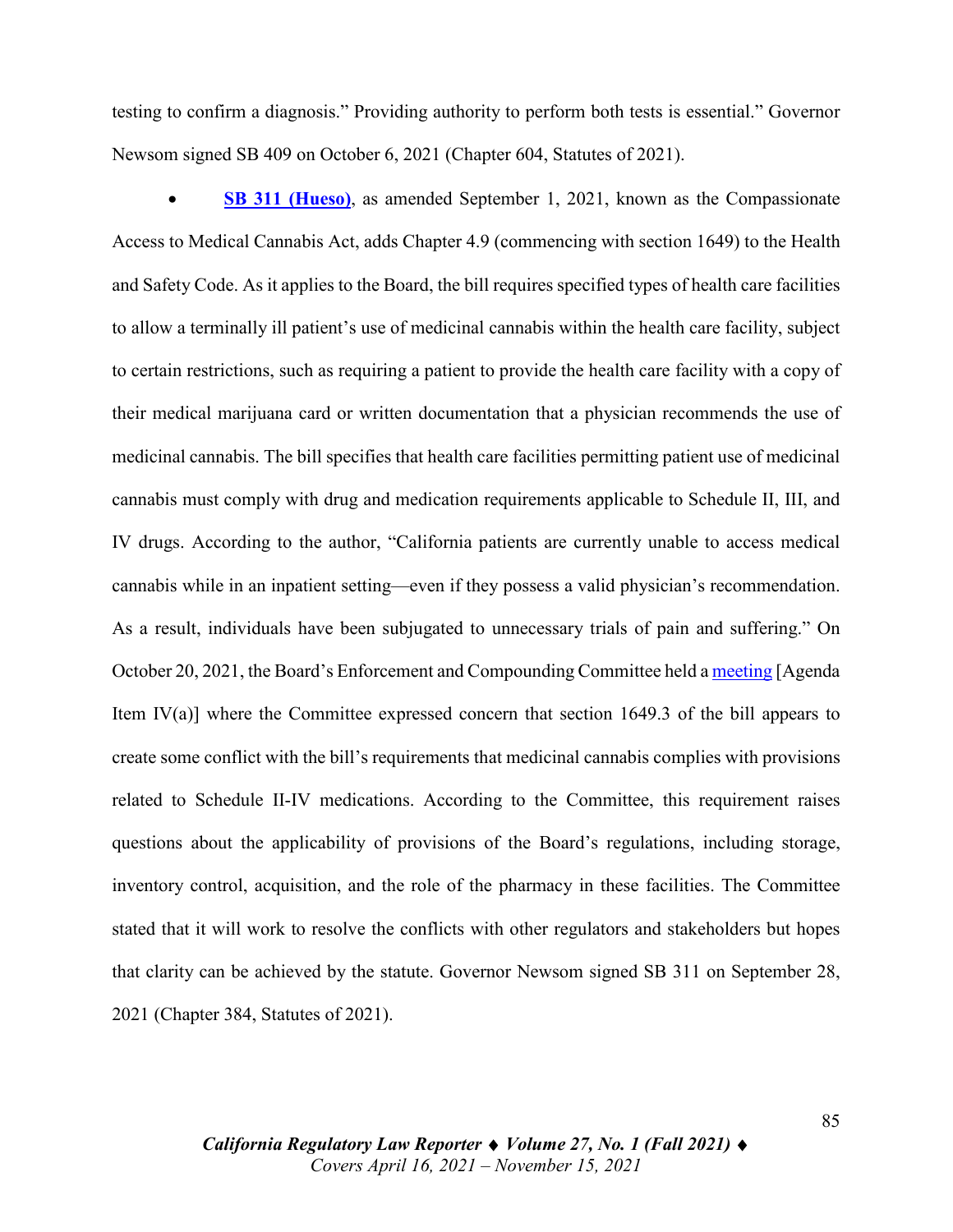The following bill, reported in [Volume](https://digital.sandiego.edu/cgi/viewcontent.cgi?article=3089&context=crlr) 26, No. 2 (Spring 2021), failed to be enacted during the 2020–2021 legislative session: AB [1328](https://leginfo.legislature.ca.gov/faces/billHistoryClient.xhtml?bill_id=202120220AB1328) (Irwin), regarding the revision and expansion of the types of people (including licensed pharmacists) that may order, perform and interpret CLIA waived tests.

# LITIGATION

• *Bradley v. CVS Pharmacy, Inc.***, 64 Cal. App. 5th 902 (2021).** On May 28, 2021, the Second District Court of Appeals [affirmed](https://drive.google.com/file/d/1VYUE-MJaQEZ11yup1c-9k6Q_kD_wMw5b/view?usp=sharing) a trial court decision that, under the doctrine of primary jurisdiction, a physician seeking a preliminary injunction requiring an in-state pharmacy to fill prescriptions must seek relief from BOP before seeking relief from the courts. The appellate court observed that the plaintiff physician (Bradley) specializes in pain management and that CVS cited concerns about his prescribing patterns when it stopped filling his prescriptions in June 2020. The appellate court agreed with the trial court's reasoning that the Board has more experience in evaluating a pharmaceutical licensee's responsibilities in the context of a national opioid problem. This action remains stayed to permit Bradley to pursue a complaint with the Board, but if Bradley chooses not to file such a complaint, the action will be dismissed.

• *Carl Washington, et al. v. CVS Pharmacy Inc.***, Case No. 15-cv-03504 (N.D. Cal.)**: On June 24, 2021, a California federal jury [rendered](https://drive.google.com/file/d/1VcQ7_KLPrWh0jCGuwCdV8i8zM_5udp5Q/view?usp=sharing) a verdict in favor of defendant CVS Pharmacy (CVS) on claims by multiple classes of insured drug buyers that the CVS Pharmacy chain significantly overcharged them for generic drugs, in violation of consumer protection statutes of California and five other states. Counsel for the class members [argued](https://drive.google.com/file/d/1VjAtWZsYF3P9XZ82hdmtXc-yw6MsPf3L/view?usp=sharing) that CVS made substantial profits from November 2008 through July 2015 and cost class members more than \$100 million by failing to report to pharmacy benefit managers discounts given through a nationwide